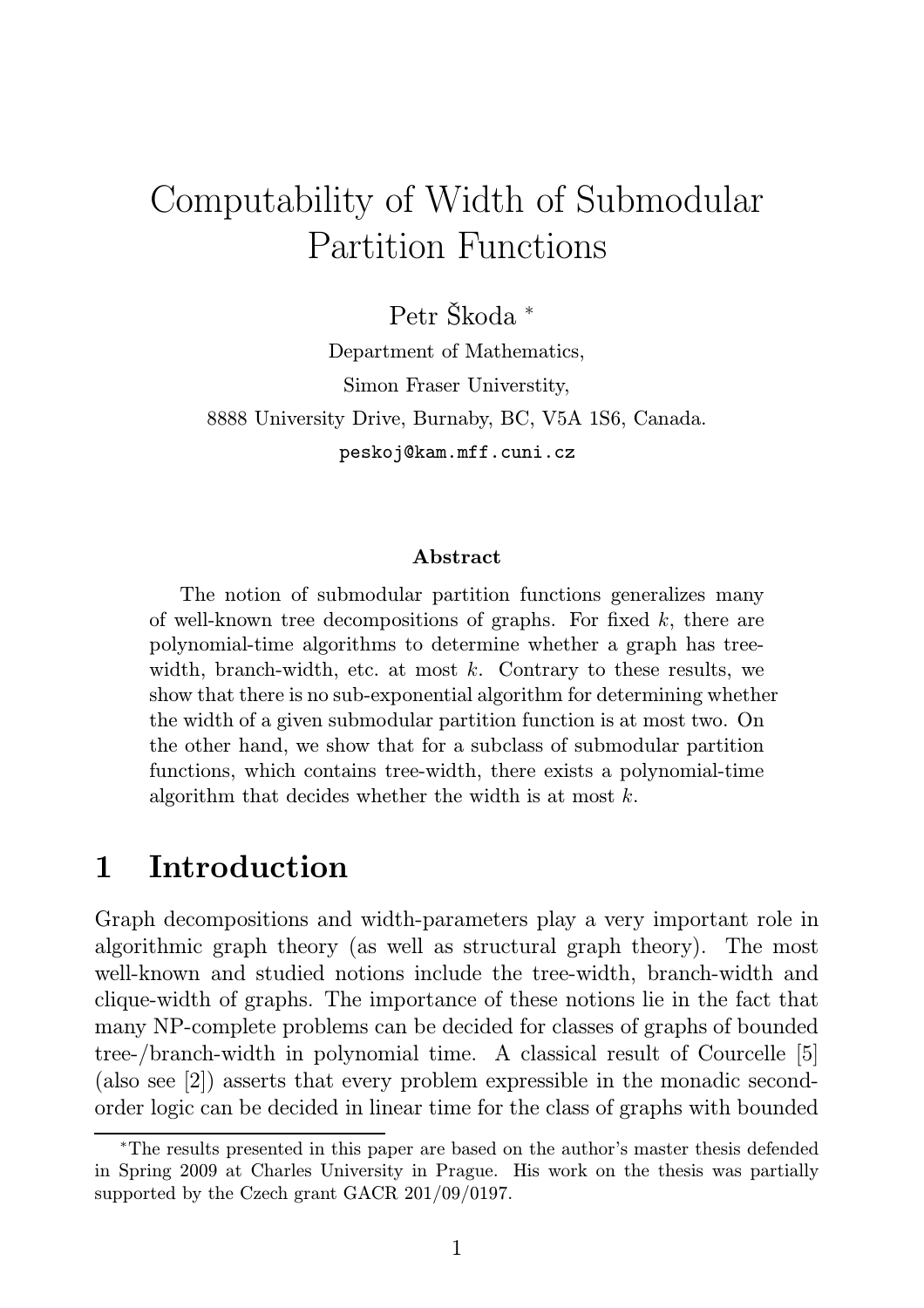tree-/branch-width. An analogous result for matroids with bounded branchwidth representable over finite fields have been established by Hliněný [6, 7] and generalized using a more specialized notion of width to all matroids by Král' [10].

Most of the algorithms for classes of graphs of bounded width require a decomposition of an input graph as part of input. Fortunately, optimal treedecompositions of graphs can be computed in linear time [3] if the width is fixed and there are even simple efficient approximation algorithms [4]. For branch-width, Oum and Seymour [12] recently established that the branchdecompositions of a fixed width of graphs and matroids can be computed in polynomial-time (or decided that they do not exist). Their algorithm actually deals with a more general notion of connectivity functions which are given by an oracle. A fixed-parameter algorithm for computing optimal branchdecompositions for matroids represented over finite fields was designed by Hliněný and Oum [8].

In this paper, we study submodular partition functions introduced by Amini et al. [1]. This general notion includes both graph tree-width and branch-width as special cases. We postpone the formal definition to Section 2. In their paper, Amini et al. [1] presented a duality theorem that implies the known duality theorems for graph tree-width and graph/matroid branchwidth of Robertson and Seymour [13].

Since the duality, an essential ingredient for some of the known algorithms for computing decompositions of small width, smoothly translates to this general setting, it is natural to ask whether decompositions of submodular partition functions with fixed width can be computed in polynomial-time. In this paper, we show that such an algorithm cannot be designed in general. In particular, we present an argument that every algorithm deciding whether a partition width of an *n*-element set is at most two must ask an oracle the number of queries exponential in  $n$ . On a positive side, we were able to develop notions of loose tangles and loose tangle kits, a key ingredients of the algorithm of Oum and Seymour [12], and used them to construct a polynomial-time algorithm for class of submodular partition functions with bounded partitions. This class includes tree-width. We hope it will be possible to show that our results can also be adapted for other graph/matroid width parameters.

### 2 Notation

In this section, we introduce the notation and concepts used in this paper. A function  $f: 2^E \to \mathbb{N}$  for a finite set E is said to be *submodular* if the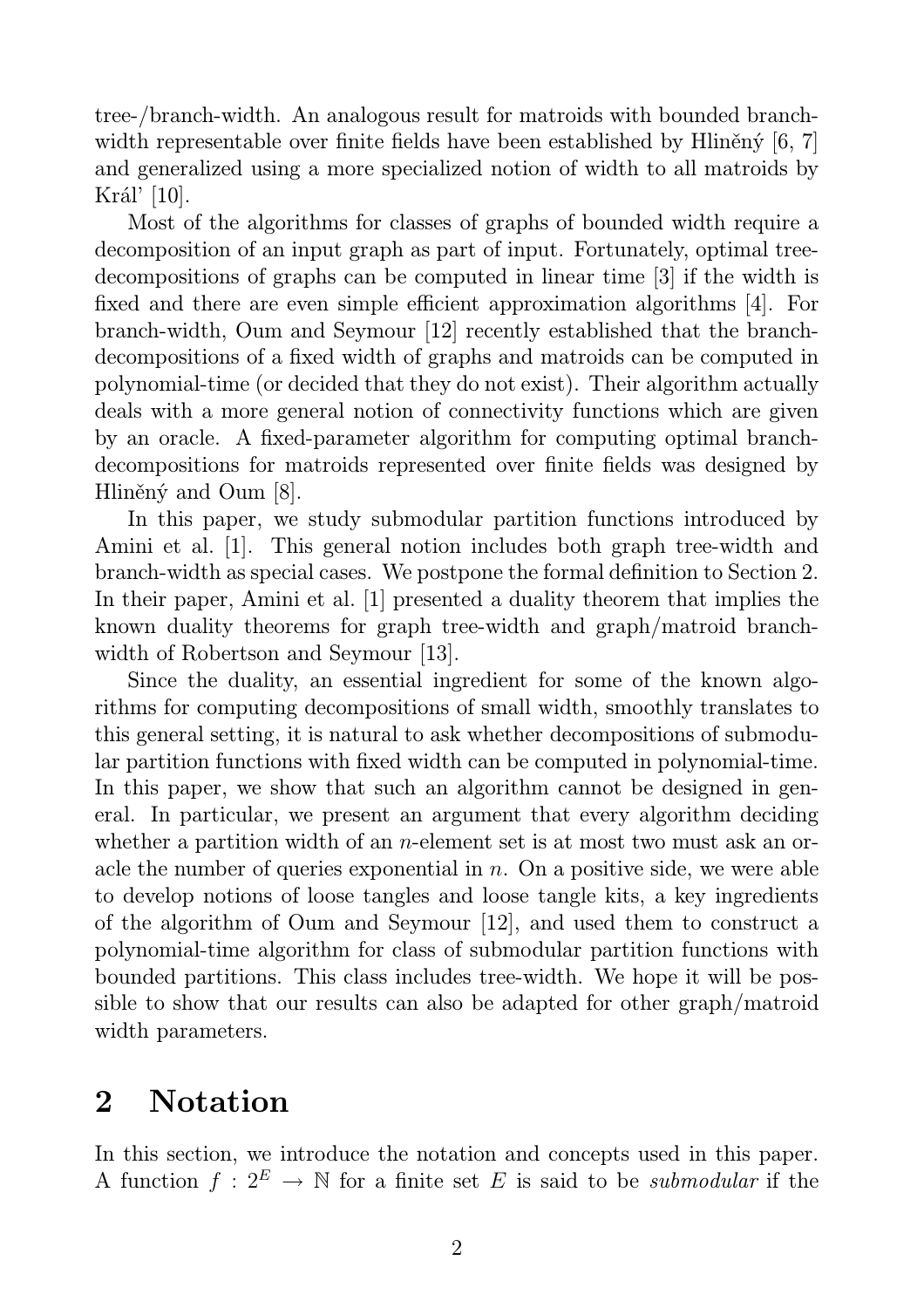following holds for every pair of subsets  $X, Y \subseteq E$ :

$$
f(X) + f(Y) \ge f(X \cap Y) + f(X \cup Y) . \tag{1}
$$

A submodular function f is *symmetric* if  $f(X) = f(\overline{X})$ , for all subsets X of E. Finally, a *connectivity function* is a submodular function that is symmetric and  $f(\emptyset) = 0$ .

For a connectivity function  $f$  on a ground set  $E$ , a *branch-decomposition* of f is a pair  $(T, \sigma)$  where T is a ternary tree and  $\sigma$  is a bijection between the set of leaves of T and E. Every edge  $e$  of T naturally defines a bipartition  $(A_e, A_e)$  of the ground set E, i.e.,  $A_e$  consists of all elements that corresponds to leaves of T in one of the two components of  $T \setminus e$ . The *order* of an edge e of T is the value  $f(A_e)$  and the width of a branch-decomposition  $(T, \sigma)$  is the maximum order of an edge of T. The *branch-width* of  $f$  is the minimum width of a branch-decomposition of  $f$ . This notion includes the notion of the usual branch-width of graphs and matroids.

There is a dual object to branch-decompositions called a *tangle*, introduced by Robertson and Seymour [13]. A set  $\mathcal T$  of subsets of E is called an f-tangle of *order*  $k + 1$  if T satisfies the following three axioms:

- (1) For all  $A \subseteq E$ , if  $f(A) \leq k$ , then either  $A \in \mathcal{T}$  or  $\overline{A} \in \mathcal{T}$ .
- (2) If  $A, B, C \in \mathcal{T}$ , then  $A \cup B \cup C \neq E$ .
- (3) For all  $e \in E$ , we have  $E \setminus \{e\} \notin \mathcal{T}$ .

Robertson and Seymour [13] proved the following duality theorem between branch-decompositions and tangles.

**Theorem 1** (Robertson and Seymour [13]). Let f be a connectivity function on a ground set E. There is no f-tangle of order  $k + 1$  if and only if the branch-width of  $f$  is at most  $k$ .

We now introduce the concept of submodular partition functions that provides a unified view on branch-decompositions of connectivity functions and tree-decompositions of graphs. Throughout the paper, Greek letters will be used for collections of subsets, i.e.,  $\alpha$  can stand for a collection  $A_1, \ldots, A_k$ of subsets of a set E. Note, that the sets in a collection are not ordered in any way and a set can occur more than once in a collection. The collection  $\alpha$ is a *partition* if the sets  $A_i$  are mutually disjoint and their union is the whole set E.

There are shorthands for operations with collections of subsets we want to use: if  $\alpha$  is such a collection  $A_1, \ldots, A_k$  and A is another subset, then  $\alpha \cap A$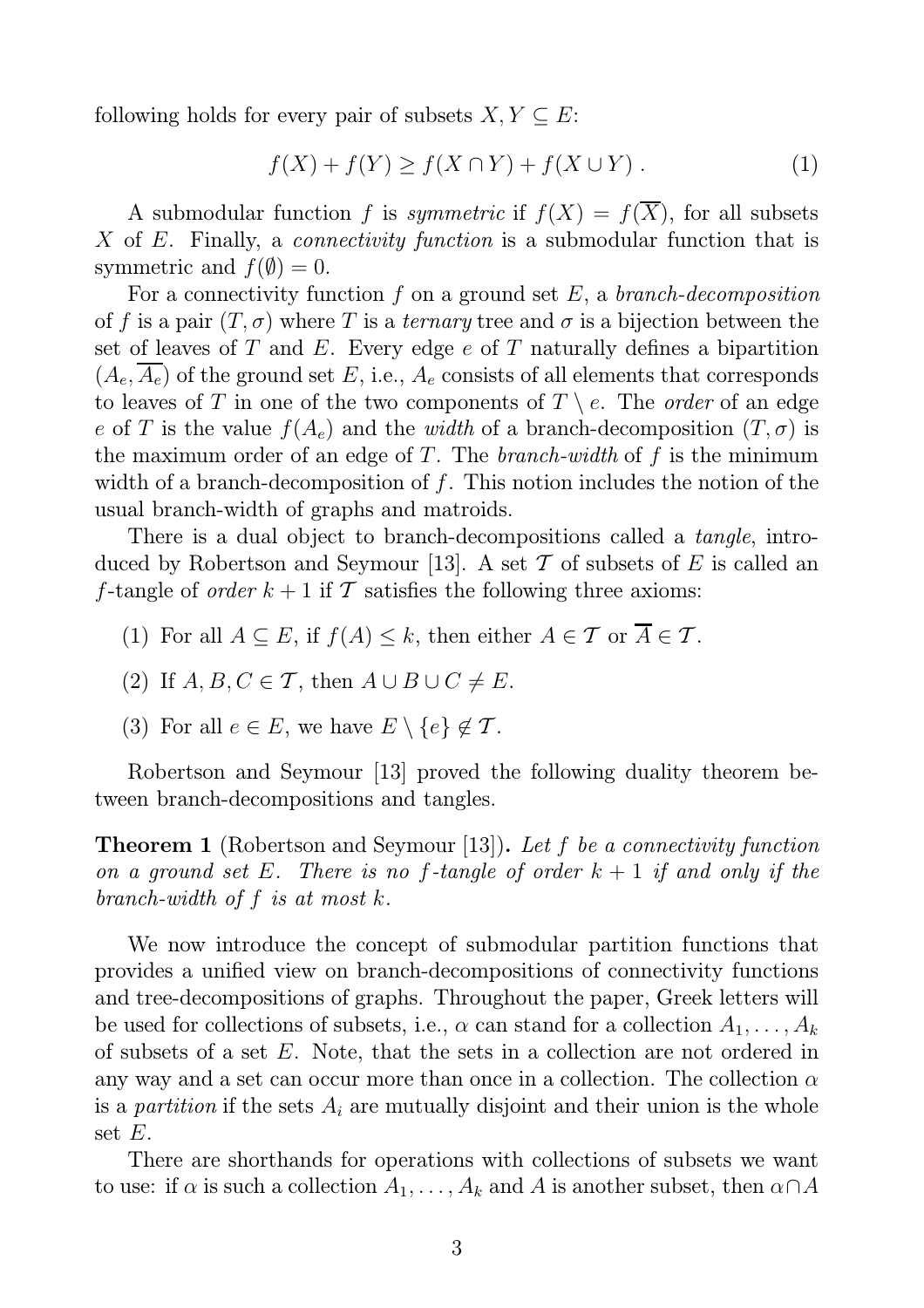stands for the collection  $A_1 \cap A, \ldots, A_k \cap A$ . We use  $\alpha \setminus A$  in a similar way. Finally,  $[B_1, \ldots, B_p, \alpha]$  stands for the collection obtained from  $\alpha$  by inserting sets  $B_1, \ldots, B_p$  to the collection. If  $\alpha$  is the empty collection, we omit it from the notation. Note that empty sets are allowed in the collections.

A partition function is a function from the set of all partitions to nonnegative integers that satisfies  $\psi([\emptyset, \alpha]) = \psi(\alpha)$  for every partition  $\alpha$ , i.e., inserting an empty set to a collection does not change the value of the partition function. A partition function  $\psi$  is *submodular* if the following holds for every two partitions  $[A, \alpha]$  and  $[B, \beta]$ :

$$
\psi([A,\alpha]) + \psi([B,\beta]) \ge \psi([A \cup \overline{B}, \alpha \cap B]) + \psi([B \cup \overline{A}, \beta \cap A]) \tag{2}
$$

We will further assume that  $\psi([E]) = 0$  since shifting all values of a submodular partition function by a constant does not break the property.

Similarly to branch-decompositions, Amini et al. [1] defined a decomposition tree of a partition function  $\psi$ . A decomposition tree on a finite set E is a tree T with a bijection  $\sigma$  between its leaves and E. Every internal node v of  $T$  corresponds to the partition of  $E$  whose parts are the leaves contained in subtrees of  $T \setminus v$ . A decomposition tree is *compatible* with a set of partitions  $\mathcal P$  of E if all partitions corresponding to the internal nodes of T belong to  $\mathcal P$ .

Let  $\mathcal{P}_k[\psi]$  denote the set of partitions  $\alpha$  of E such that  $\psi(\alpha) \leq k$ . The width of a submodular partition function  $\psi$  is the smallest integer k such that there exists a decomposition tree compatible with  $P_k[\psi]$ . The concepts of submodular partition functions and decomposition trees include graph treewidth as a special case. Amini et al. [1] generalized submodular partition functions to include branch-width, path-width and other parameters.

There is a dual object to the decomposition tree called a *bramble* introduced by Amini et al. [1]. A P-bramble B on E is a set of pairwise intersecting subsets of E which contains a part of every partition of  $\mathcal{P}$ . A  $\mathcal{P}$ -bramble is called non-principal if it contains no singleton. The duality theorem for submodular partition functions asserts the following.

**Theorem 2** (Amini et al. [1]). Let  $\psi$  be a submodular partition function and k a non-negative integer. There is no decomposition tree compatible with  $\mathcal{P}_k[\psi]$  if and only if there is a non-principal  $\mathcal{P}_k[\psi]$ -bramble.

Note that Theorem 2 is proven in [1] for a larger class of weakly submodular partition functions. In this paper, we restrict our attention only to the class of submodular partition functions. In particular, the loose tangles defined in the next section are studied only for submodular partition functions.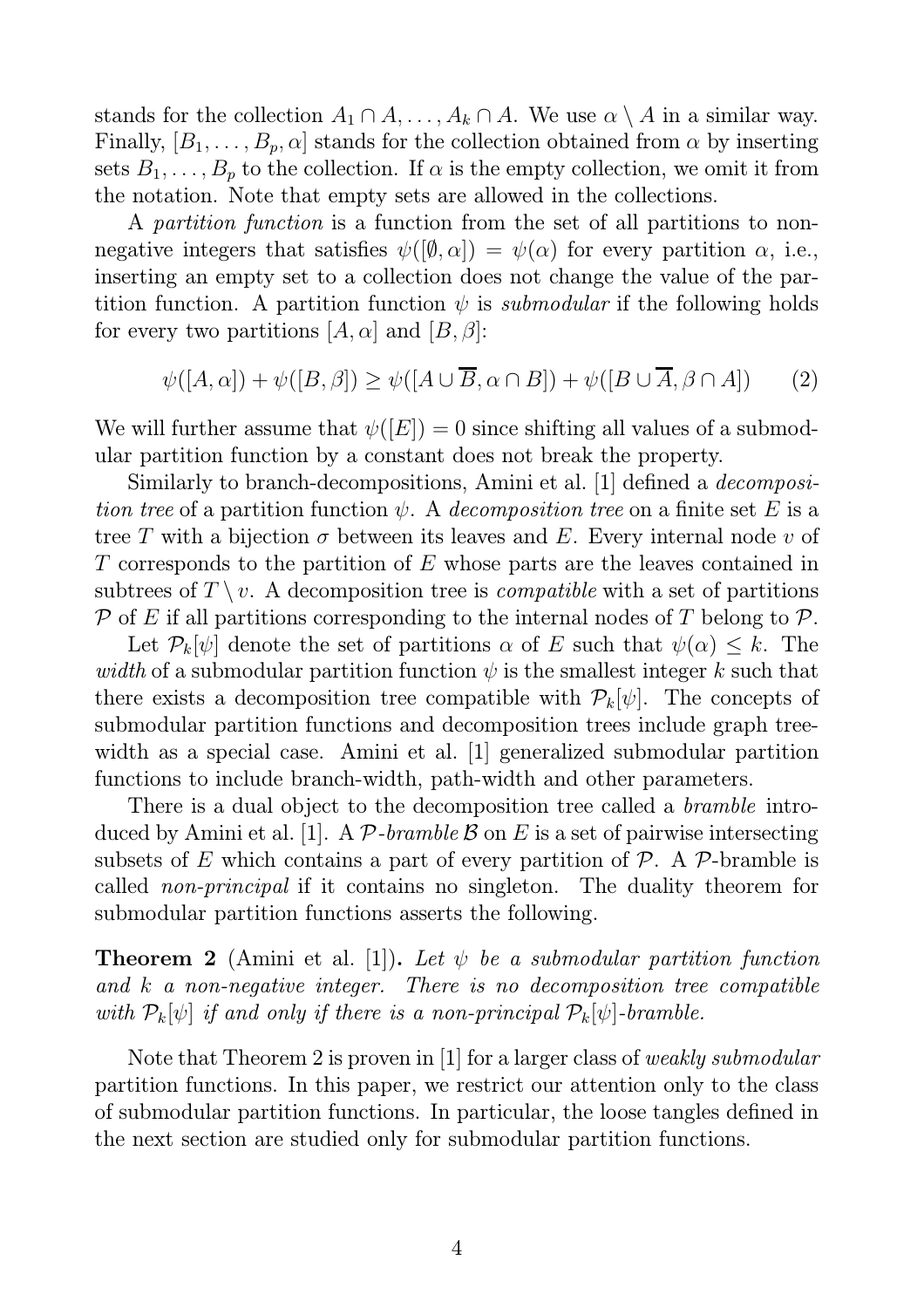#### 3 Loose Tangles

A key ingredient of the algorithm of Oum and Seymour [12] for deciding whether a connectivity function has branch-width at most  $k$  ( $k$  is fixed) is the notion of a loose tangle which we now recall. For a connectivity function f on a ground set E, a loose f-tangle of order  $k+1$  is a set T of subsets of E satisfying the following three axioms:

- (L1)  $\emptyset \in \mathcal{T}$  and  $\{e\} \in \mathcal{T}$  for every  $e \in E$  such that  $f(\{e\}) \leq k$ .
- (L2) If  $A, B \in \mathcal{T}$ ,  $C \subseteq A \cup B$ , and  $f(C) \leq k$ , then  $C \in \mathcal{T}$ .
- (L3)  $E \notin \mathcal{T}$ .

The following theorem by Oum and Seymour [12] states that the loose f-tangles are also dual objects to branch-decompositions of connectivity functions.

**Theorem 3** (Oum and Seymour [12]). Let f be a connectivity function on a ground set E. Then, no loose f-tangle of order  $k + 1$  exists if and only if the branch-width of  $f$  is at most  $k$ .

Using loose tangles Oum and Seymour [12] managed to construct an algorithm for deciding whether the branch-width of a connectivity function is at most k for a fixed k in polynomial time when f is given by an oracle.

Similarly to the loose tangles of Oum and Seymour we introduce loose tangles for submodular partition functions. A loose  $P$ -tangle is a set T of subsets of E closed under taking subsets satisfying the following three axioms.

- (P1)  $\emptyset \in \mathcal{T}, \{e\} \in \mathcal{T}$ , for all  $e \in E$  such that the partition  $[\{e\}, \overline{\{e\}}]$  belongs to P.
- (P2) If  $A_1, A_2, ..., A_p \in \mathcal{T}$ ,  $C_i \subseteq A_i$ , for  $i = 1, ..., p$ ,  $[C_1, ..., C_p, \overline{\cup_{i=1}^p C_i}] \in$ P, then  $\bigcup_{i=1}^p C_i \in \mathcal{T}$ .
- $(P3)$   $E \notin \mathcal{T}$ .

To prove the main theorem of this section, we need a lemma.

**Lemma 4.** Let  $\psi$  be a submodular partition function on E and  $[A, \alpha]$  a partition. Then  $\psi([A,\alpha]) \geq \psi([A,\overline{A}]).$ 

*Proof.* By submodularity of  $\psi$ ,

$$
\psi([A,\alpha]) + \psi([\emptyset, E]) \ge \psi([A \cup E, \alpha \cap \emptyset]) + \psi([\emptyset \cup \overline{A}, E \cap A])
$$
  
=  $\psi([E, \emptyset]) + \psi([\overline{A}, A]).$ 

 $\Box$ 

The result follows.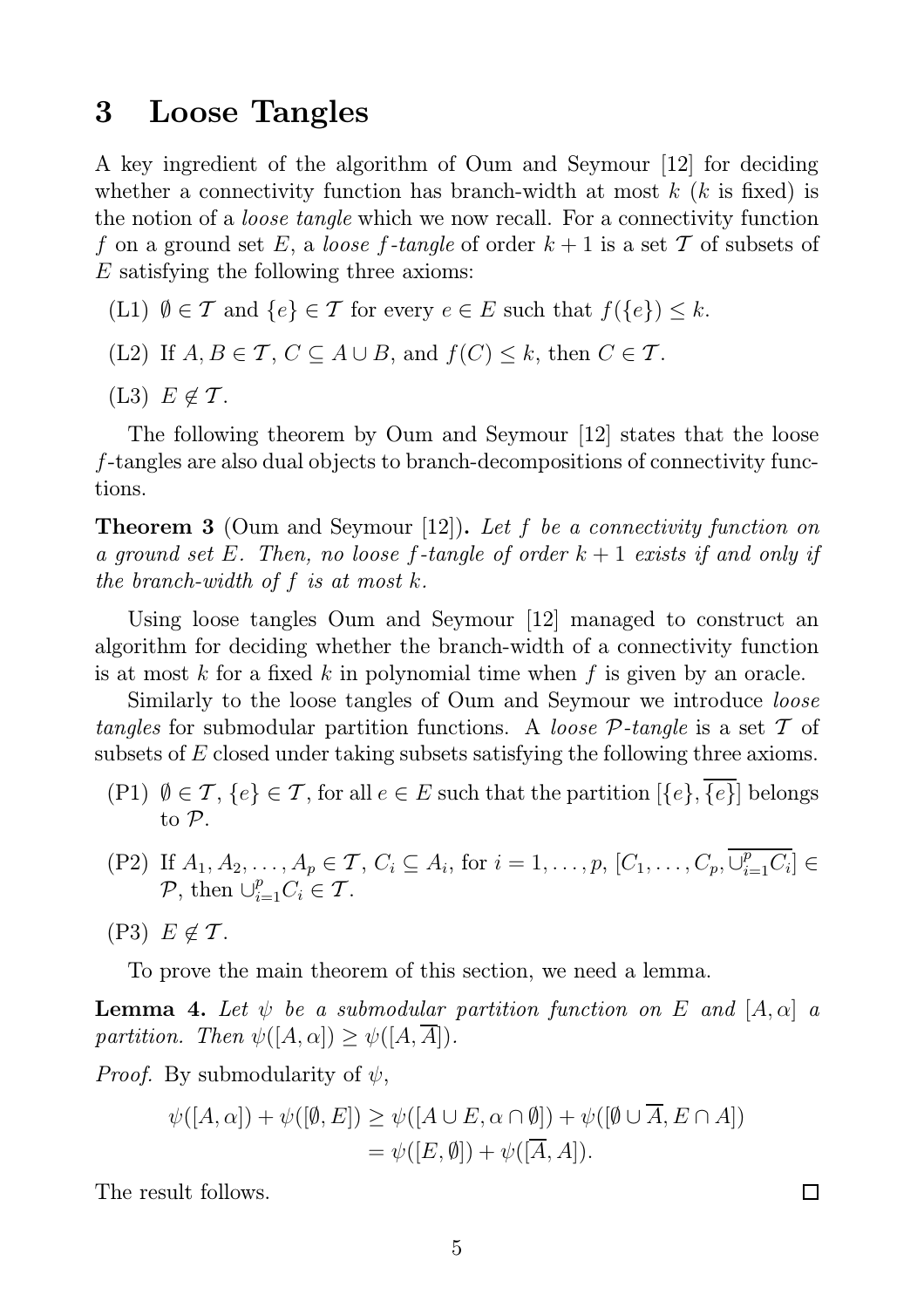In the following theorem, we show that for classes of partitions of bounded width, the loose tangle is a dual object to the decomposition tree.

**Theorem 5.** Let  $\psi$  be a submodular partition function. There is no decomposition tree compatible with  $\mathcal{P}_k[\psi]$  if and only if there is a loose  $\mathcal{P}_k[\psi]$ -tangle.

*Proof.* Suppose there is a decomposition tree  $(T, \sigma)$  compatible with  $\mathcal{P}_k[\psi]$ and a loose  $\mathcal{P}_k[\psi]$ -tangle T. We will show that T violates (P3). Choose an arbitrary leaf x of T as a root. Every internal node v of T corresponds to a partition  $\alpha_v$ . Let  $C_v$  be a union of all parts of  $\alpha_v$  except the one containing x. Define  $C_v$  of a leaf v as the singleton  $\sigma(v)$ . We will show by backward induction on the distance from x that for every node v of T, the set  $C_v$ belongs to  $\mathcal T$ .

Since T is a decomposition tree of E compatible with  $P_k[\psi]$ , there is a partition  $[\{e\}, \alpha_e]$  in  $\mathcal{P}_k[\psi]$ , for each  $e \in E$ . By Lemma 4,  $\psi([\{e\}, \{e\}]) \leq$  $\psi([{e}, \alpha_e])$ . Hence,  $[{e}, \overline{{e}}]$  belongs to  $\mathcal{P}_k[\psi]$  and  ${e}$  is in T by (P1). For an inner node v, all his children  $u_1, \ldots, u_p$  are farther from x than v and therefore all  $C_{u_i}$  are in T. By (P2), since  $[C_{u_1}, \ldots, C_{u_p}, \cup C_{u_i}]$  belongs to  $\mathcal{P}_k[\psi], C_v \equiv \cup C_{u_i} \in \mathcal{T}$ . Finally, let v be the only child of x. Since  $C_v \in \mathcal{T}$ and  $\{\sigma(x)\}\in\mathcal{T}$ , by (P2) and Lemma 4,  $C_v\cup\{\sigma(x)\}=E$  also belongs to  $\mathcal{T}$ . (P3) is now violated.

We now prove the opposite implication. A partial decomposition tree for  $A \subseteq E$  is a decomposition tree for a partition function  $\psi'$  on  $A \cup \{a\}$  defined as  $\psi'([B,\beta]) = \psi(((B \setminus \{a\}) \cup \overline{A}, \beta))$  for a partition  $[B,\beta]$  where B contains a. We say that a set  $A \subseteq E$  is k-branched if there is a partial decomposition tree for A compatible with  $\mathcal{P}_k[\psi]$ .

Define  $\mathcal T$  to be a subset of  $2^E$  closed under taking subsets, containing all singletons and all k-branched sets. We will show that  $T$  is a loose tangle. (P1) trivially holds since all k-branched singletons are in T. Let  $A_1, \ldots, A_p \in \mathcal{T}$ and  $C_i \subseteq A_i$ ,  $i = 1, \ldots, p$ , such that  $[C_1, \ldots, C_p, \cup C_i] \in \mathcal{P}_k[\psi]$ . We can assume that  $A_i$  are k-branched (otherwise take such a superset of it instead). Let  $Y_1, \ldots, Y_p, Y_i \subseteq A_i$ , be such sets that  $\cup C_i \subseteq \cup Y_i$  and  $\psi([Y_1, \ldots, Y_p, \cup Y_i])$ is minimum. We will show that the set  $\bigcup Y_i$  is k-branched.

To this end, we modify the partial decomposition tree  $T_i$  for  $A_i$  to be a partial decomposition tree for  $Y_i$ . At first, we delete from  $T_i$  all leaves corresponding to elements not in  $Y_i$ . We then repeatedly contract all nodes of degree two or less until we get a ternary tree  $T_i'$  $i'$ . We claim  $T_i'$  $i_i$  is compatible with  $P_k[\psi]$ . Suppose for a contradiction that there is an internal node v' of  $T_i'$ '' corresponding to an internal node v of  $T_i$  such that  $\alpha_{v'} \notin \mathcal{P}_k[\psi]$ . Assume  $i = 1$  since we can relabel the parts so. Let  $[A, \alpha] = \alpha_v$  such that A is the part of  $\alpha_v$  that contains  $\overline{A_1}$ . We infer from the submodularity of the function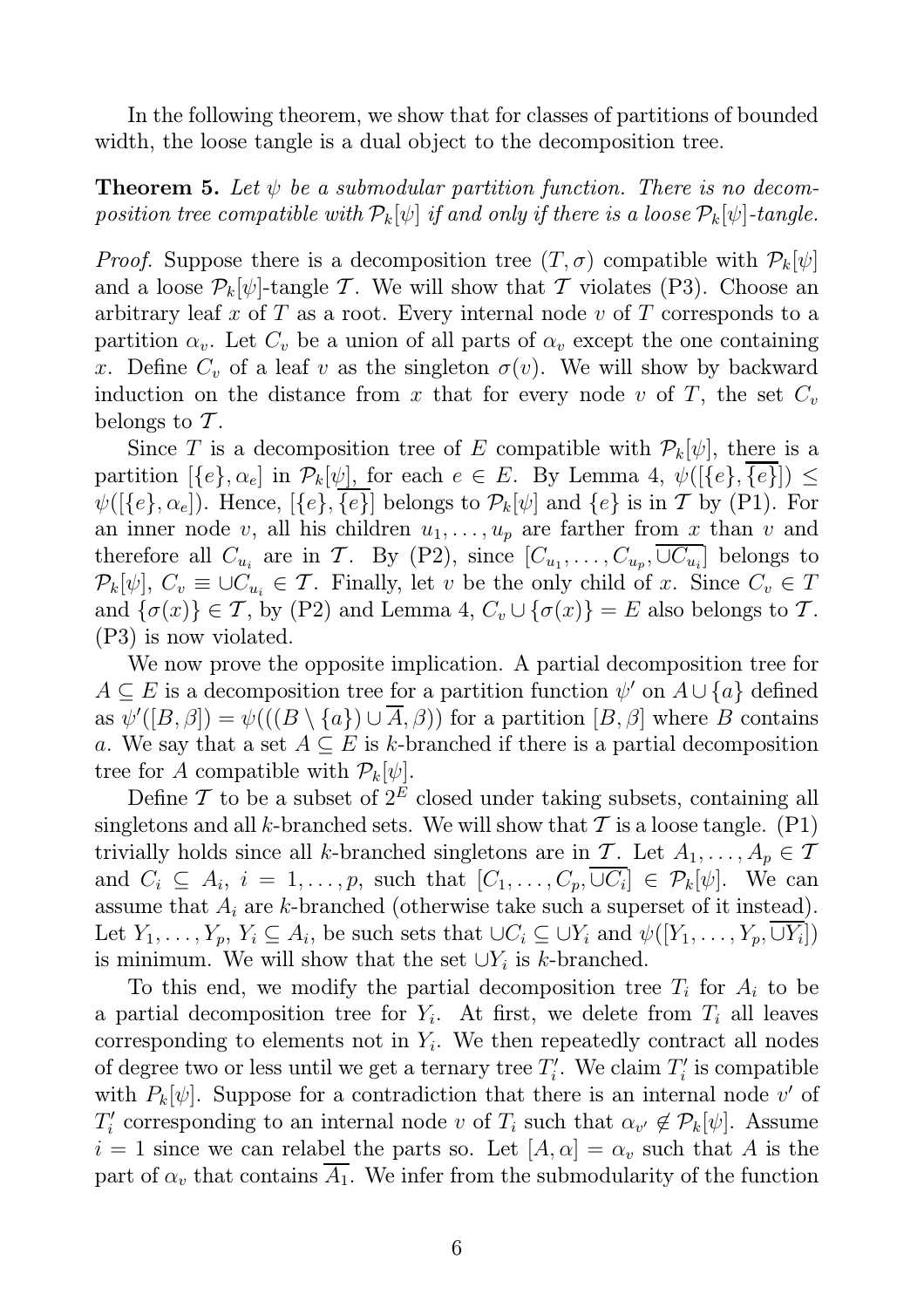$\psi$  that

$$
\psi([A,\alpha]) + \psi([Y_1, Y_2, \dots, Y_p, \overline{\cup Y_i}]) \ge \psi([A \cup \overline{Y}_1, \alpha \cap Y_1])
$$
  
+  $\psi([Y_1 \cup \overline{A}, Y_2 \cap A, \dots, Y_p \cap A, \overline{\cup Y_i} \cap A])$ 

The choice of  $Y_1, \ldots, Y_p$  yields that

$$
\psi([Y_1 \cup \overline{A}, Y_2 \cap A, \ldots, Y_p \cap A, \overline{\cup Y_i} \cap A]) \geq \psi([Y_1, \ldots, Y_p, \overline{\cup Y_i}]).
$$

Hence,  $\psi([A \cup \overline{Y}_1, \alpha \cap Y_1]) \leq \psi([A, \alpha]) \leq k$  and  $T'_1$  is compatible with  $\mathcal{P}_k[\psi]$ .

Now, construct a partial decomposition tree T by connecting  $T_i'$  $i'$  to a single node corresponding to a partition  $[Y_1, \ldots, Y_p, \cup Y_i]$ . This partition belongs to  $\mathcal{P}_k[\psi]$  since  $\psi([Y_1,\ldots,Y_p,\cup Y_i])\leq \psi([C_1,\ldots,C_p,\cup C_i])\leq k$  by the minimality of  $\psi([Y_1,\ldots,Y_p,\cup Y_i])$ . Therefore T is a partial decomposition tree for  $\cup Y_i$ compatible with  $\mathcal{P}_k[\psi]$  and thus  $\cup Y_i \in \mathcal{T}$ . Since  $\cup C_i \subseteq \cup Y_i$ , also  $\cup C_i \in \mathcal{T}$  as required.

If  $E \in T$ , then E is k-branched and the partial decomposition tree for E is actually a decomposition tree for  $\psi$  — remove the leaf corresponding to the empty set and suppress the resulting vertex of degree two. This contradicts the fact that  $\psi$  does not have a decomposition tree compatible with  $\mathcal{P}_k[\psi]$ . Therefore,  $E \notin \mathcal{T}$  and (P3) holds. We conclude that  $\mathcal{T}$  is a loose  $\mathcal{P}_k[\psi]$ - $\Box$ tangle.

### 4 Minimization of submodular functions

Let f be a connectivity function on E. We define a function  $f_{\min}$  on pairs of disjoint subsets of E as follows.

$$
f_{\min}(A, B) = \min_{A \subseteq Z \subseteq \overline{B}} f(Z)
$$

There can be more sets attaining the minimum. Let  $\mathcal{M}_f(A, B)$  be the collection of such sets, i.e.,

$$
\mathcal{M}_f(A, B) = \{ f(Z) = f_{\min}(A, B) \mid ABZB\overline{B} \}.
$$

The structure of  $\mathcal{M}_f(A, B)$  is quite simple as shown in the following lemma. We include a short proof for completeness.

**Lemma 6.** Let f be a connectivity function on  $E$ ,  $A$ ,  $B\&E$  disjoint, and let  $X, Y \in \mathcal{M}_f(A, B)$ . Then  $X \cup Y \in \mathcal{M}_f(A, B)$  and  $X \cap Y \in \mathcal{M}_f(A, B)$ .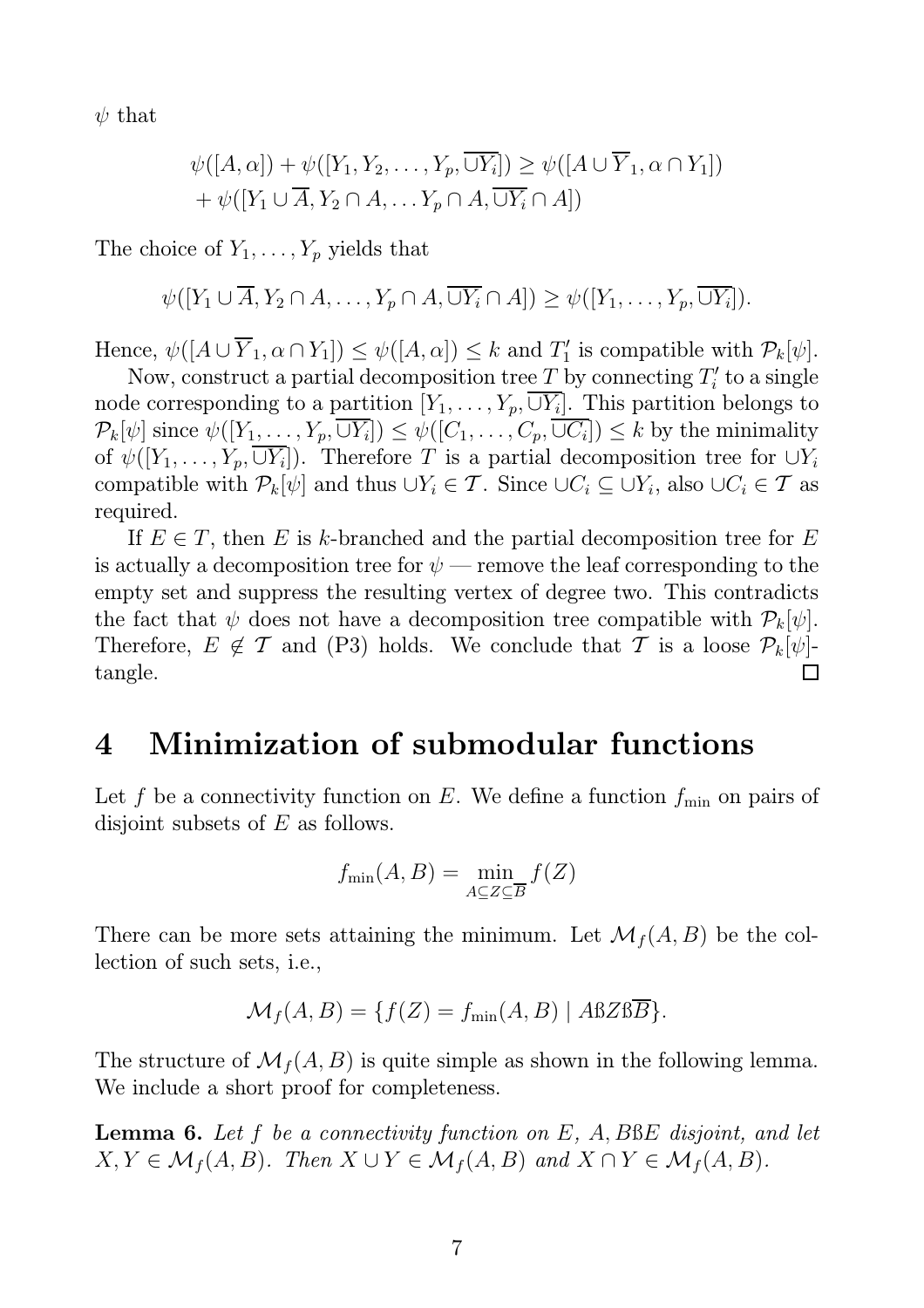Proof. Compute

$$
2f_{\min}(A, B) = f(X) + f(Y) \ge f(X \cap Y) + f(X \cup Y)
$$

and note that both  $f(X \cap Y) \ge f_{\min}(A, B), f(X \cup Y) \ge f_{\min}(A, B)$ . Hence both inequalities have to hold with equality and  $X \cap Y \in \mathcal{M}_f(A, B)$  and  $X \cup Y \in \mathcal{M}_f(A, B).$  $\Box$ 

It follows from Lemma 6 that there is precisely one set containing all other sets in  $\mathcal{M}_f(A, B)$ . Define  $M_f(A, B) = Z$  such that Z is maximal with respect to  $f(Z) = f_{min}(A, B), ABZBB$ .

Important and very non-trivial results of Iwata [9] and Schrijver [14] state that submodular functions can be minimized in strongly polynomial time. We use an improved result of Orlin [11] saying that a submodular function on set E,  $|E| = n$ , can be minimized in time  $\mathcal{O}(n^5\gamma + n^6)$  where  $\gamma$  is the time complexity of an oracle query. Orlin's result can be used to compute  $f_{\min}(A, B)$  and  $\mathcal{M}_f(A, B)$  in polynomial time.

**Lemma 7.** Let f be a connectivity function on E, A, BBE disjoint,  $|E| = n$ . Then  $f_{\min}(A, B)$  can be determined in time  $\mathcal{O}(n^5\gamma + n^6)$  where  $\gamma$  is the time complexity of an oracle query. Moreover, in total time  $\mathcal{O}(n^6\gamma + n^7)$ , the maximal and the minimal set from  $\mathcal{M}_f(A, B)$  can be constructed.

*Proof.* First note, that a function  $g_{A,B}: 2^{\overline{A\cup B}} \to \mathbb{N}$  defined as  $g_{A,B}(X) =$  $f(X \cup A)$  is a submodular function since

$$
g_{A,B}(X) + g_{A,B}(Y) = f(X \cup A) + f(Y \cup A)
$$
  
\n
$$
\ge f(X \cup Y \cup A) + f((X \cup A) \cap (Y \cup A))
$$
  
\n
$$
= g_{A,B}(X \cup Y) + g_{A,B}(X \cap Y).
$$

Second, if  $ZB\overline{A\cup B}$  is such that  $g_{A,B}(Z)$  is the minimum of  $g_{A,B}$  then  $f(Z\cup B)$  $A) = f_{\text{min}}(A, B)$ . Now, we can use result of Orlin [11] that a submodular function f can be minimized in time  $\mathcal{O}(n^5\gamma + n^6)$  and a set Z such that  $f(Z)$ is minimum is provided. Note that Z does not have to be maximal with respect to that. Denote  $Z_{\emptyset}$  the set for  $g_{A,B}$ .

To get the maximal set  $Z_m$  for  $g_{A,B}$ , obtain  $Z_e$  as sets for submodular functions  $g_{A\cup\{e\},B}, e \in \overline{A\cup B}$ . If  $g_{A\cup\{e\},B}(Z_e) > g_{A,B}(Z_{\emptyset})$ , then there is no set Z, such that  $A \cup \{e\} BZ$  $B\overline{B}$  and  $f(Z)_{A \cup \{e\},B}(Z) = g_{A,B}(Z_{\emptyset}) = f_{\min}(A, B).$ Hence  $e \notin Z_m$ . Let  $\mathcal{M} = \{Z \mid g_{A \cup \{e\},B}(Z) = f_{\min}(A, B)\}.$  By Lemma 6,  $\bigcup_{Z \in \mathcal{M}} Z \in \mathcal{M}$ . We conclude that  $Z_m = \bigcup_{Z_e \in \mathcal{M}} Z_e$ . There are at most n sets  $Z_e$  so we needed  $\mathcal{O}(n)$  submodular function minimizations giving the claimed time complexity.

The minimal set Z is obtained as the complement of maximal set  $M_f(B, A)$ ,  $Z = \overline{M_f(B,A)}$ , by symmetry of f. П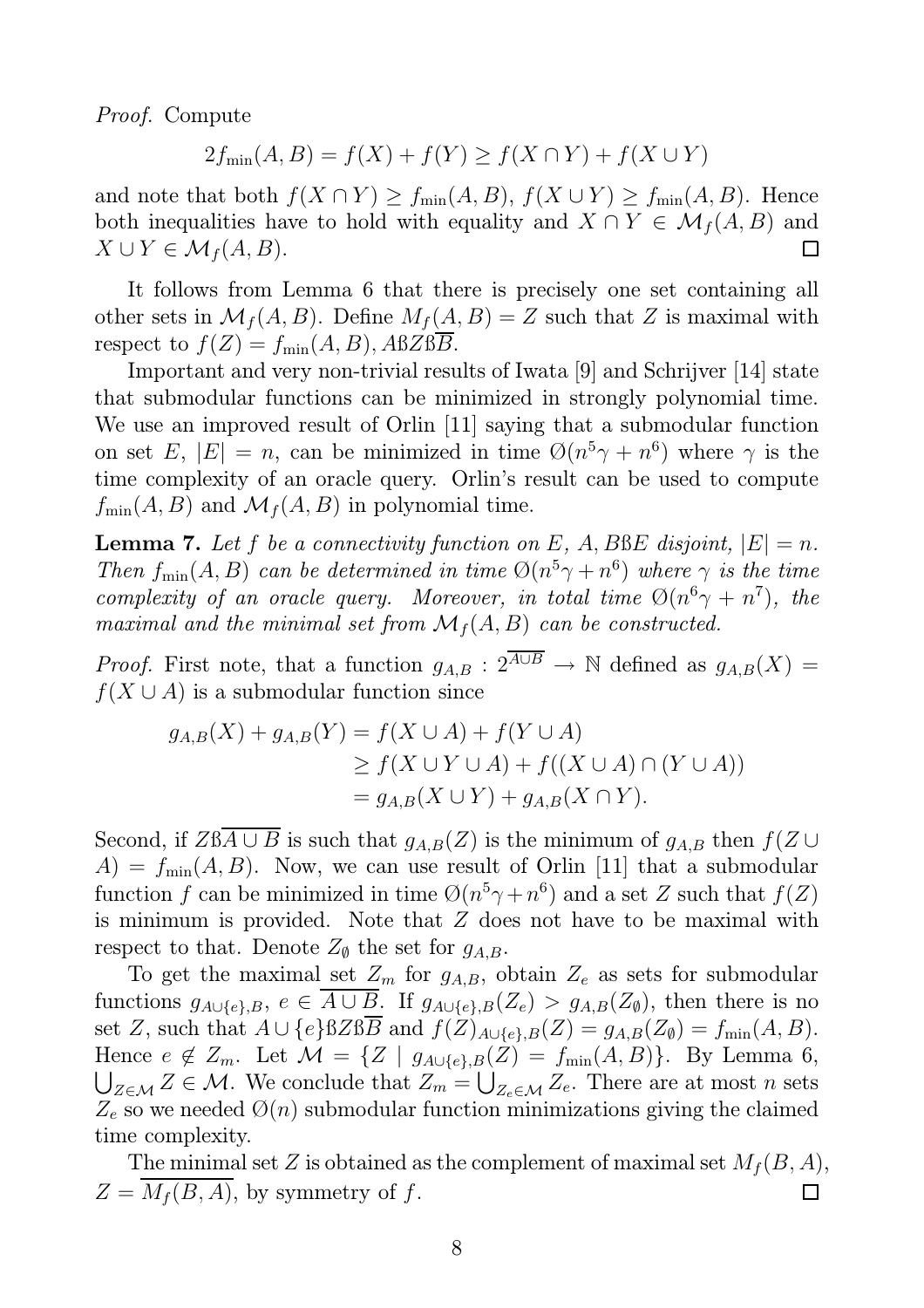The following lemma of Oum and Seymour [12] is critical for our construction of a polynomial-time algorithm for submodular partition functions.

**Lemma 8** (Oum and Seymour [12]). For a connectivity function f on E and a subset Z of E, there exist a subset A of Z and a subset B of  $\overline{Z}$  such that

$$
\max\{|A|, |B|\} \le f_{\min}(A, B) = f(Z).
$$

Note that a submodular partition function is a connectivity function when restricted to partitions of size two. We will use  $\psi(A)$  as a shorthand for  $\psi([A,\overline{A}]).$ 

$$
\psi(A) + \psi(B) = \psi([A, \overline{A}]) + \psi([B, \overline{B}]) = \psi([A, \overline{A}]) + \psi([\overline{B}, B])
$$
  
\n
$$
\geq \psi([A \cup B, \overline{A} \cap \overline{B}]) + \psi([\overline{B} \cup \overline{A}, B \cap A])
$$
  
\n
$$
= \psi([A \cup B, \overline{A \cup B}]) + \psi([A \cap B, \overline{A \cap B}])
$$
  
\n
$$
= \psi(A \cup B) + \psi(A \cap B)
$$

We can minimalize  $\psi$  as a connectivity function and define

$$
\psi_{\min}(A, B) = \min_{A B X B \overline{B}} \psi(X)
$$

We say  $(A_1, \ldots, A_p | B_1, \ldots, B_p)$  is a prepartition of E if sets  $A_i$  and  $B_i$ are disjoint for all  $i = 1, \ldots, p, A_1, \ldots, A_p$  are pairwise disjoint,  $A_j \beta B_i$  for all  $j \neq i$  and  $\bigcap_{i=1}^p B_i = \emptyset$ . We write  $(A_i, B_i, p)$  as a shorthand for a prepartition  $(A_1, \ldots, A_p | B_1, \ldots, B_p)$ . The prepartitions can be understood as restrictions for partitions: For every prepartition  $(A_i, B_i, p)$ , there exists a partition  $[C_1, \ldots, C_p]$  satisfying  $A_i B C_i B B_i$ ,  $i = 1, \ldots, p$ .

For a submodular partition function  $\psi$  and a prepartition  $(A_i, B_i, p)$  of E define

$$
\psi_{\min}(A_i, B_i, p) = \min \{ \psi([C_1, \ldots, C_p]) \mid A_i \mathbb{B} C_i \mathbb{B} \overline{B_i} \}.
$$

Similarly as for connectivity functions, we also define a collection  $\mathcal{M}_{\psi}(A_i, B_i, p)$ of minimal partitions,

$$
\mathcal{M}_{\psi}(A_i, B_i, p) = \{ [C_1, \ldots, C_p] \mid A_i \mathbb{B} C_i \mathbb{B} \overline{B_i}, \psi([C_1, \ldots, C_p]) = \psi_{\min}(A_i, B_i, p) \}.
$$

Note that for two disjoint sets A and B,  $\mathcal{M}_{\psi}(A, B|B, A)$  extends the definition of  $\mathcal{M}_f(A, B)$  for a connectivity function f.

The structure of sets  $\mathcal{M}_{\psi}(A_i, B_i, p)$  is richer than that of sets  $\mathcal{M}_f(A, B)$ . Let f be a connectivity function,  $A, B$  disjoint subsets of E and r an integer parameter satisfying  $f_{\min}(A, B) \leq r$ . In order to describe the structure of  $\mathcal{M}_{\psi}(A_i, B_i, p)$ , we consider all maximal sets Z such that  $ABZBB$  and  $f(Z) =$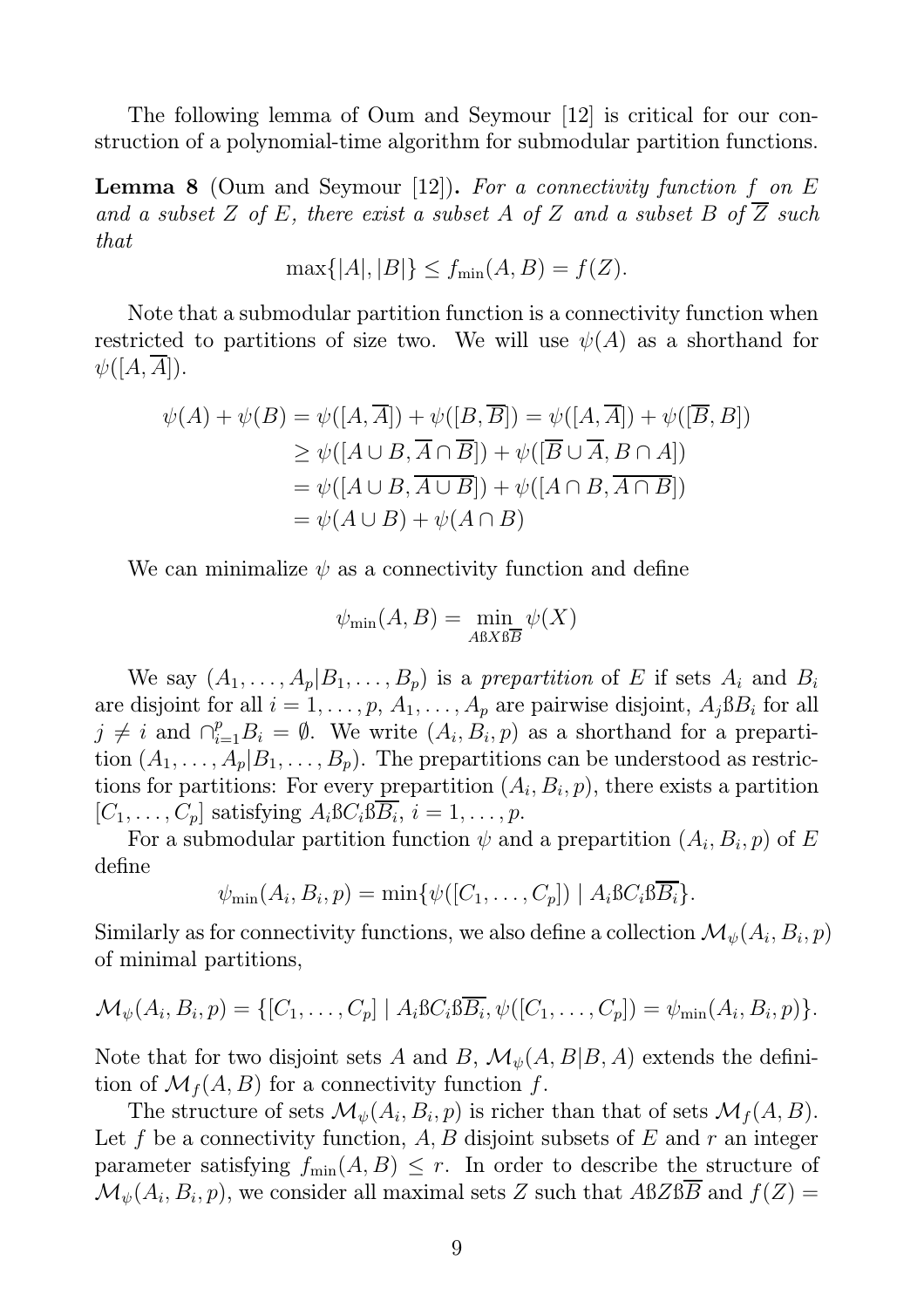r. Note that Lemma 6 implies that there is only one such a Z for  $r =$  $f_{\min}(A, B)$ . However, for  $r > f_{\min}(A, B)$  there can be more of them. Define an *r*-corolla  $F_r^f$  $f_r^f(A, B)$  of f as a set

$$
F_r^f(A, B) = \bigcup_{t=0}^r \{Z \mid A \& Z \& B \overline{B}, Z \text{ inclusion-wise maximal with } f(Z) = t\}.
$$

We call sets in  $F_r^f$  $F_r^f(A, B)$  petals.

For a partition submodular function  $\psi$ , we show that it is enough for minimization to consider partitions created by k-corollas for  $\psi$  (viewed as a connectivity function).

**Lemma 9.** Let  $\psi$  be a submodular partition function on E,  $(A_i, B_i, p)$  a prepartition of E such that  $\psi_{\min}(A_i, B_i, p) \leq k$ ,  $[C_1, \ldots, C_p] \in \mathcal{M}_{\psi}(A_i, B_i, p)$ a minimal partition,  $A_i \mathcal{B} C_i \mathcal{B} B_i$ ,  $i = 1, \ldots, p$ , and  $j \in \{1, \ldots, p\}$  fixed. Then there is a petal  $D_j \in F_k^{\psi}$  $\mathcal{C}_{k}^{w}(A_{j},B_{j})$  such that  $C_{j} \mathbb{S} D_{j}$  and

$$
[C_1 \setminus D_j, \ldots, C_{j-1} \setminus D_j, D_j, C_{j+1} \setminus D_j, \ldots, C_p \setminus D_j] \in \mathcal{M}_{\psi}(A_i, B_i, p).
$$

*Proof.* By symmetry, we can assume that  $j = 1$ . Let  $[C_1, C_2, \ldots, C_p] \in$  $\mathcal{M}_{\psi}(A_i, B_i, p)$  be a minimal partition,  $A_i \mathcal{B} C_i \mathcal{B} B_i$ ,  $i = 1, \ldots, p$ . By Lemma 4,  $\psi(C_1) \leq \psi([C_1, C_2, \ldots, C_p]) \leq k$ . Let  $r = \psi(C_1)$ . By definition, there is  $Z \in F_k^{\psi}$  $k_k^{\psi}(A_1, B_1)$  such that  $C_1 \mathcal{B}Z$ ,  $\psi(Z) = \psi(C_1) = r$ . By submodularity of  $\psi$ ,

$$
\psi([C_1, C_2..., C_p]) + \psi([\overline{Z}, Z]) \geq \psi([C_1 \cup Z, C_2 \setminus Z, ..., C_p \setminus Z]) \n+ \psi([\overline{Z} \cup \overline{C_1}, Z \setminus \overline{C_1}]) \n= \psi([Z, C_2 \setminus Z, ..., C_p \setminus Z]) + \psi([\overline{C_1}, C_1]).
$$

Since  $\psi(C_1) = \psi(Z)$  and  $[C_1, \ldots, C_p]$  is minimal, we conclude that

$$
\psi([C_1, C_2, \ldots, C_p]) = \psi([Z, C_2 \setminus Z, \ldots, C_p \setminus Z]).
$$

Hence,  $[Z, C_2 \setminus Z, \ldots, C_p \setminus Z]$  is the sought partition.

**Lemma 10.** Let  $\psi$  be a submodular partition function on E,  $(A_i, B_i, p)$  a prepartition of E. If  $\psi_{\min}(A_i, B_i, p) \leq k$ , then there is a minimal partition  $\alpha \in \mathcal{M}_{\psi}(A_i,B_i,p)$  of the form

$$
\alpha = [Z_p, Z_{p-1} \setminus Z_p, Z_{p-2} \setminus (Z_{p-1} \cup Z_p), \ldots, Z_1 \setminus \{\cup_{i=2}^p Z_p\}],
$$

where  $Z_i \in F_k^{\psi}$  $\chi_k^{\psi}(A_i,B_i).$   $\Box$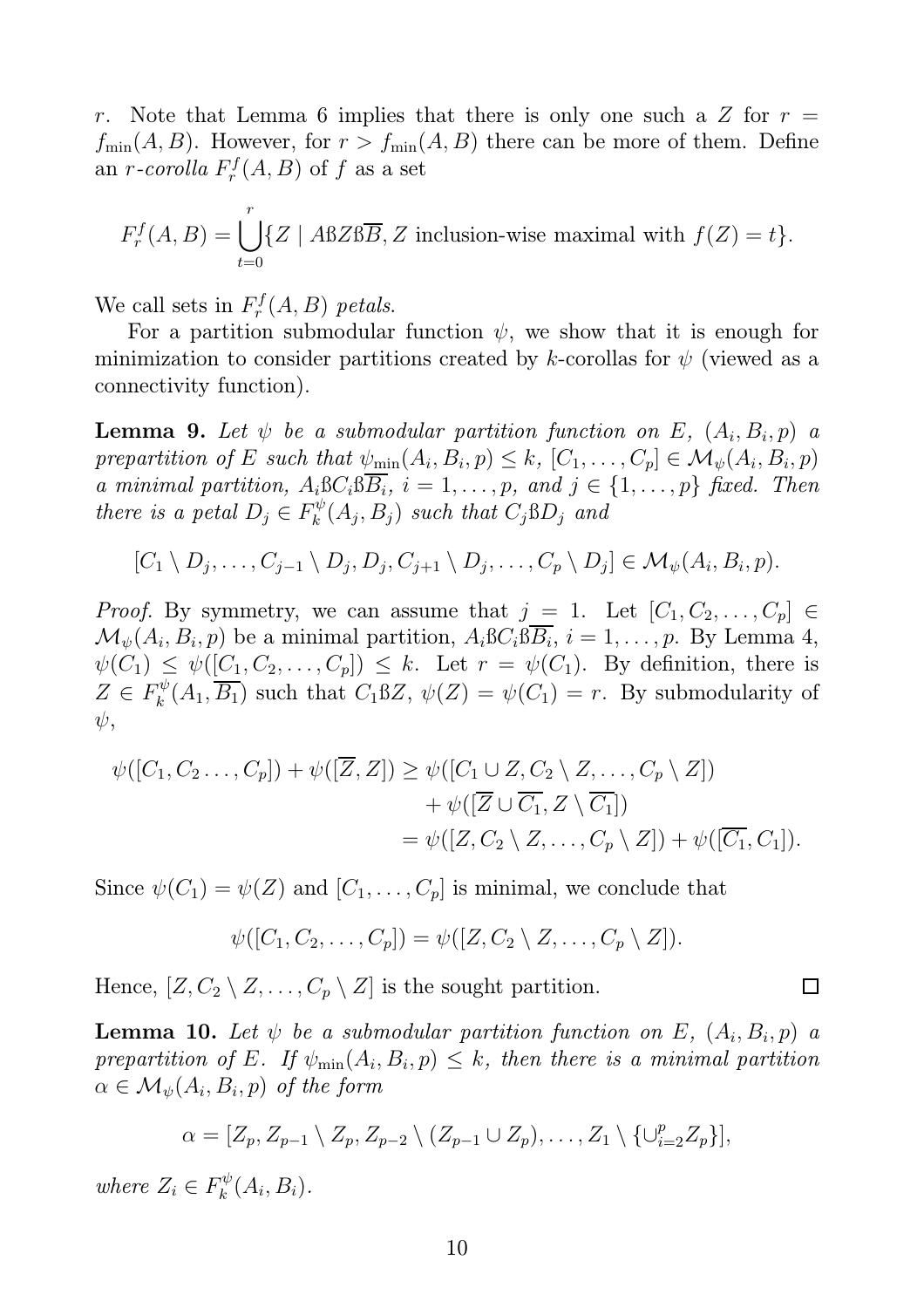*Proof.* Let  $\beta \in \mathcal{M}_{\psi}(A_i, B_i, p)$  be a minimal partition. Using Lemma 9, we will construct a sequence  $\beta_0, \beta_1, \ldots, \beta_p$  of minimal partitions in  $\mathcal{M}_{\psi}(A_i, B_i, p)$ where  $\beta_i$  is created from  $\beta_{i-1}$  by "exchanging" *i*-th part of the partition  $\beta_{i-1}$ for a petal. We write  $\beta_i = [C_1^i, \ldots, C_p^i]$  where  $A_j$ B $C_j^i$  $j<sup>i</sup>$ <sub>j</sub> $B$ <sub>j</sub>,  $j = 1, \ldots, p$ .

Let  $\beta_0 = \beta$ . Define  $\beta_i$  as the minimal partition obtained from Lemma 9 applied on *i*-th part of  $\beta_{i-1}$ , i.e.,

$$
\beta_i=[C_1^{i-1}\setminus Z_i,\ldots,C_{i-1}^{i-1}\setminus Z_i,Z_i,C_{i+1}^{i-1}\setminus Z_i,\ldots,C_p^{i-1}\setminus Z_i],
$$

where  $C_i^{i-1}$  $a_i^{i-1}BZ_i \in F_k^{\psi}$  $\chi_k^{\psi}(A_i,B_i).$ 

Note that  $\beta_i \in \mathcal{M}_{\psi}(A_i, B_i, p), i = 1, \ldots, p$ , by Lemma 9. The final partition  $\alpha = \beta_p$  have form

$$
\alpha = [Z_p, Z_{p-1} \setminus Z_p, Z_{p-2} \setminus (Z_{p-1} \cup Z_p), \dots, Z_1 \setminus \{\cup_{i=2}^p Z_p\}],
$$

where  $Z_i \in F_k^{\psi}$  $\chi_k^{\psi}(A_i,B_i).$ 

The following bound on number of disjoint subsets of E will be used in our subsequent proofs. We leave a straightforward proof to the reader.

Lemma 11. The number of subsets of size at most k of an n-element set is at most  $1 + n^k$ . The number of disjoint pairs of subsets of size at most k of an n-element set is at most  $1 + n^{2k}$ .

We will see that  $k$ -corollas will play important role in devising the minimization algorithm for submodular partition functions. The following lemma shows that k-corollas has always a polynomial size.

**Lemma 12.** Let f be a connectivity function on  $E$ , A and B disjoint subsets of E. Then

$$
\left| F_k^f(A, B) \right| \le 1 + n^k,
$$

Moreover,  $F_k^f$  $\mathcal{R}_k^{f}(A, B)$  can be constructed in time  $\mathcal{O}(n^{k+6}\gamma + n^{k+7})$  where  $\gamma$  is the time complexity of an oracle query.

*Proof.* Let A and B be fixed disjoint subsets of E. Define  $Z_X = M_f(A \cup X, B)$ for X $\beta \overline{B}$ . Observe that  $f(Z_{X\cup \{e\}}) \geq f(Z_X) + 1$  for all  $e \in \overline{Z_X \cup B}$ . Let  $S_0 = \{Z_0\}$ . Define  $S_i = \{Z_{X\cup \{e\}} \mid Z_X \in S_{i-1}, e \in \overline{Z_X \cup B}\}$ , for  $i \geq 1$ , and  $S=\cup_{i=0}^k S_i.$ 

Observe that  $f(R) \geq i$  for every  $R \in S_i$ .

We claim that all petals  $P \in F_k^f$  $k<sup>J</sup>(A, B)$  are contained in S. Let XBP be a maximal subset such that  $Z_X \in S$ . If  $Z_X = P$ , then we are done.

 $\Box$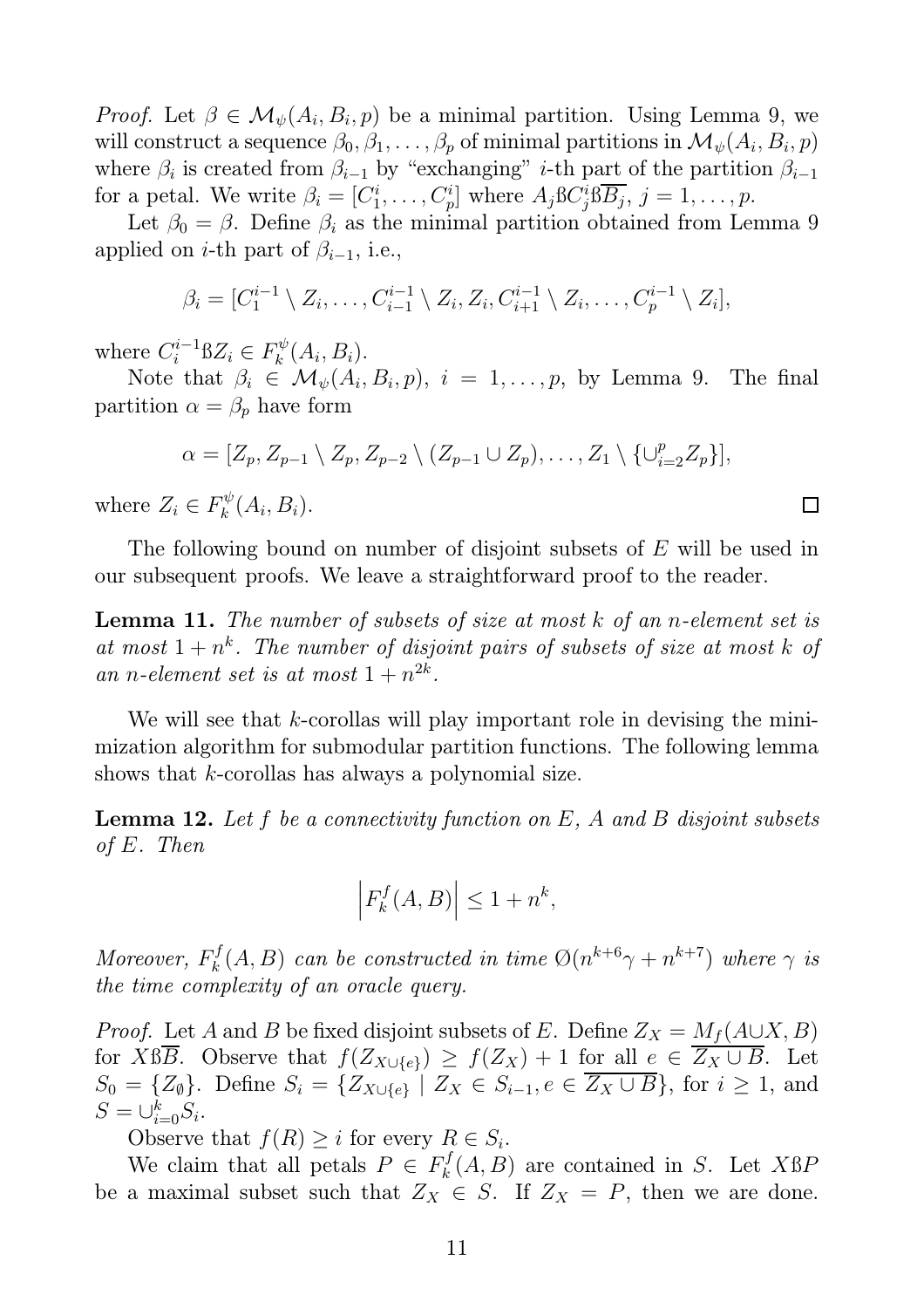Otherwise, let  $e \in P \setminus Z_X$ . The maximality of  $Z_X$  with  $Z_X = M_f(A \cup X, B)$ and  $A \cup X \subseteq P \subseteq B$  implies that  $f(P) > f(Z_X)$ . Consequently,  $Z_X \in S_i$  for some  $i < k$ . Hence, the set  $Z_{X \cup \{e\}}$  is included in the set S which contradicts our choice of X.

We have shown that  $F_k^f$  $_{k}^{\prime J}(A, B)$  is contained in the set S. Observe that every set in S can be constructed as  $Z_X$  for some X of size at most k. Since the number of choices of X is at most  $1 + n^k$  by Lemma 11, we conclude that  $|F_k^f$  $|h_k^{f}(A, B)| \leq 1 + n^k$ . The algorithm is now easy to design: for all (at most  $1 + n^k$ ) choices of X, compute  $M_f(A \cup X, B)$ . Lemma 7 implies that the running time of the algorithm can be bounded by  $\mathcal{O}(n^{k+6}\gamma + n^{k+7})$ .

Now, we will use Lemma 10 and 12 to show that it is possible to minimize a partition function in polynomial time if the number of parts  $p$  and the width k of the assumed partitions are fixed integers.

 $\Box$ 

**Lemma 13.** Let  $\psi$  be a submodular partition function on E,  $(A_i, B_i, p)$  a prepartition of E. There is an algorithm running in time  $\mathcal{O}(n^{pk}\gamma + pn^{k+6}\gamma +$  $pn^{k+7}$ , where  $\gamma$  is the time complexity of an oracle query, that determines whether there exists a partition  $\beta \in \mathcal{M}_{\psi}(A_i, B_i, p)$  with  $\psi(\beta) \leq k$  and if so it constructs such a partition with minimal  $\psi(\beta)$ .

*Proof.* By Lemma 10, if there exists a minimal partition  $\beta \in \mathcal{M}_{\psi}(A_i, B_i, p)$ of width at most  $k$ , then there exists also one of the form

$$
\beta = [Z_p, Z_{p-1} \setminus Z_p, Z_{p-2} \setminus (Z_{p-1} \cup Z_p), \ldots, Z_1 \setminus \{\cup_{i=2}^p Z_p\}].
$$

Observe that  $\beta$  is constructed only from petals. Hence if we try all possible p-tuples  $(Z_1, \ldots, Z_p)$  where  $Z_i \in F_k(A_i, B_i)$ , then we will find  $\beta$ .

By Lemma 12, there are at most  $\mathcal{O}(n^k)$  sets in a k-corolla. There are at most  $\mathcal{O}(n^{pk})$  such p-tuples and for each of them we have to call the function oracle. Hence we need time  $\mathcal{O}(n^{pk}\gamma)$ . We also have to construct the kcorollas. By Lemma 12,  $F_k(A_i, B_i)$  can be constructed in time  $\mathcal{O}(n^{k+6}\gamma +$  $n^{k+7}$ ). Thus we can construct all of them in time  $\mathcal{O}(pn^{k+6}\gamma + pn^{k+7})$ .  $\Box$ 

#### 5 Loose Tangle Kits

A loose tangle is a collection of sets that contain (usually) exponentially many sets making it difficult to work with in a polynomial-time algorithm. Hence Oum and Seymour [12] introduced a more compact structure, loose tangle kits. A pair  $(P, \mu)$  is called a *loose f*-tangle kit of order  $k + 1$  if

$$
P = \{(A, B) \mid A, B \subseteq E, A \cap B = \emptyset, \max\{|A|, |B|\} \le f_{\min}(A, B) \le k\}
$$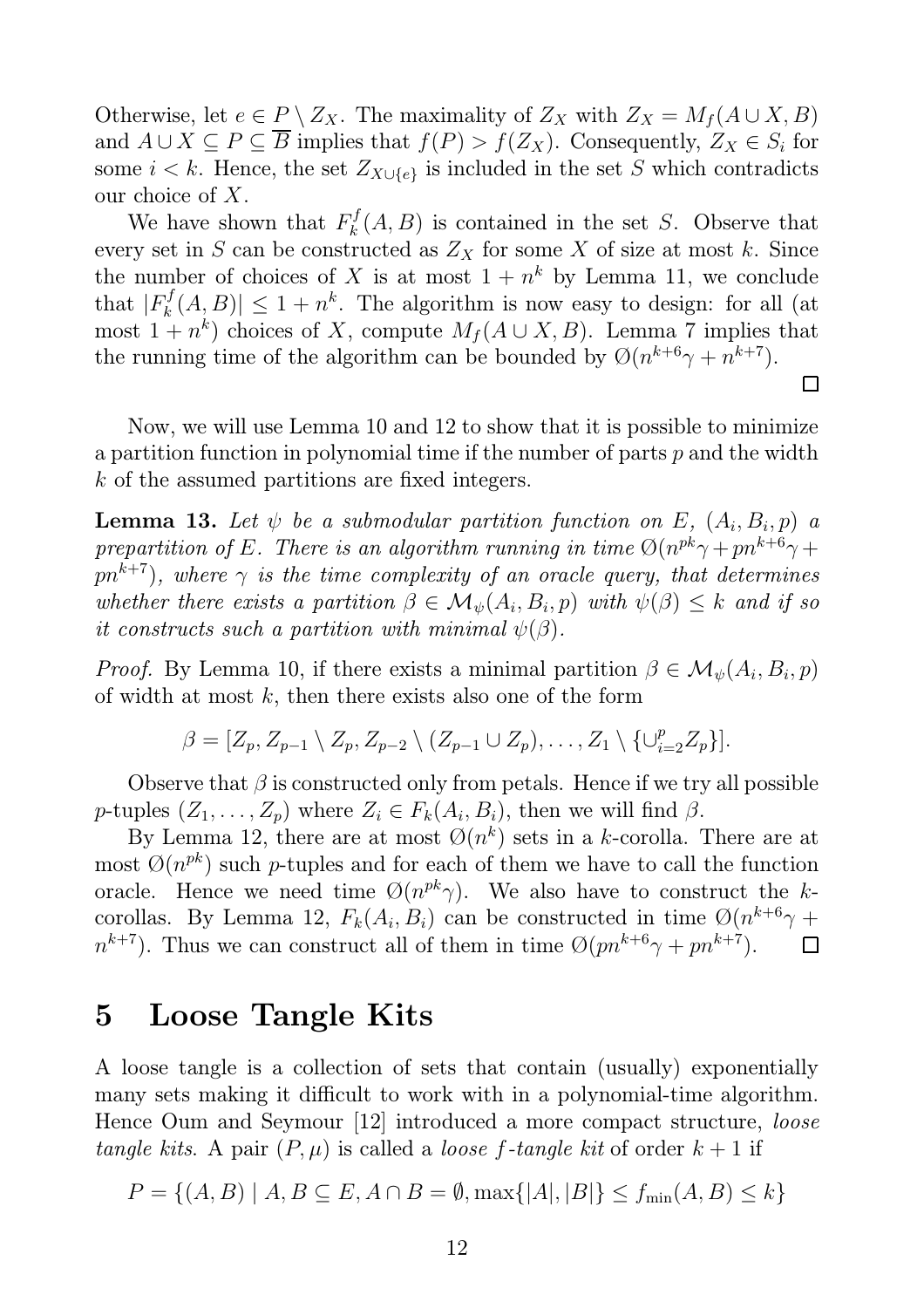and  $\mu : P \to 2^E$  is a function satisfying the following three axioms.

- (K1) For every  $e \in E$ ,  $f(\lbrace e \rbrace) \leq k$ , there exists  $(A, B) \in P$  such that  $A \subseteq$  ${e} \subseteq \overline{B}$ ,  $f({e}) = f_{min}(A, B)$ , and  $e \in \mu(A, B)$ .
- (K2) If  $(A, B), (C, D), (F, G) \in P$ ,  $F \subseteq X \subseteq (\mu(A, B) \cup \mu(C, D)) \setminus G$ , and  $f(X) = f_{\min}(F, G)$ , then  $X \subseteq \mu(F, G)$ .
- $(K3)$   $\mu(\emptyset, \emptyset) \neq E$ .

The notion of loose tangle kits is a notion dual to branch-decompositions as stated in the next theorem.

Theorem 14 (Oum and Seymour [12]). Let f be a connectivity function on E. Then, a loose f-tangle of order  $k+1$  exists if and only if a loose f-tangle kit of order  $k+1$  exists.

We define a similar structure for submodular partition functions which we also call *loose tangle kits*. A pair  $(K, \mu)$  is a *loose*  $\psi$ *-tangle kit* of order  $k+1$  if

$$
K = \{(A, B) \mid A, B \subseteq E, A \cap B = \emptyset, \max\{|A|, |B|\} \le \psi_{\min}(A, B) \le k\}
$$

and  $\mu: K \to 2^E$  is a function satisfying the following three axioms.

- (T1) For every  $e \in E$ ,  $\psi({e}) \leq k$ , there exists  $(A, B) \in K$  such that  $A \subseteq \{e\} \subseteq \overline{B}$ ,  $\psi(\{e\}) = \psi_{\min}(A, B)$ , and  $e \in \mu(A, B)$ .
- (T2) If  $(A_1, B_1), \ldots, (A_p, B_p), (A, B) \in K$ ,  $\underline{C} = \bigcup_{i=1}^p C_i$  such that  $C_i \mathcal{B} \mu(A_i, B_i)$ ,  $i = 1, \ldots, p$ ,  $\widehat{ABCBB}, \psi([C_1, \ldots, C_p, \overline{C}]) \leq k$  and  $\psi(C) = \psi_{\min}(A, B)$ , then  $CB\mu(A, B)$ .

(T3)  $\mu(\emptyset, \emptyset) \neq E$ .

The following theorem shows that loose tangle kits, similarly to loose tangles, are also dual objects to decomposition trees of submodular partition functions.

**Theorem 15.** Let  $\psi$  be a submodular partition function on E. Then, a loose  $P_k[\psi]$ -tangle of order  $k+1$  exists if and only if a loose  $\psi$ -tangle kit of order  $k+1$  exists.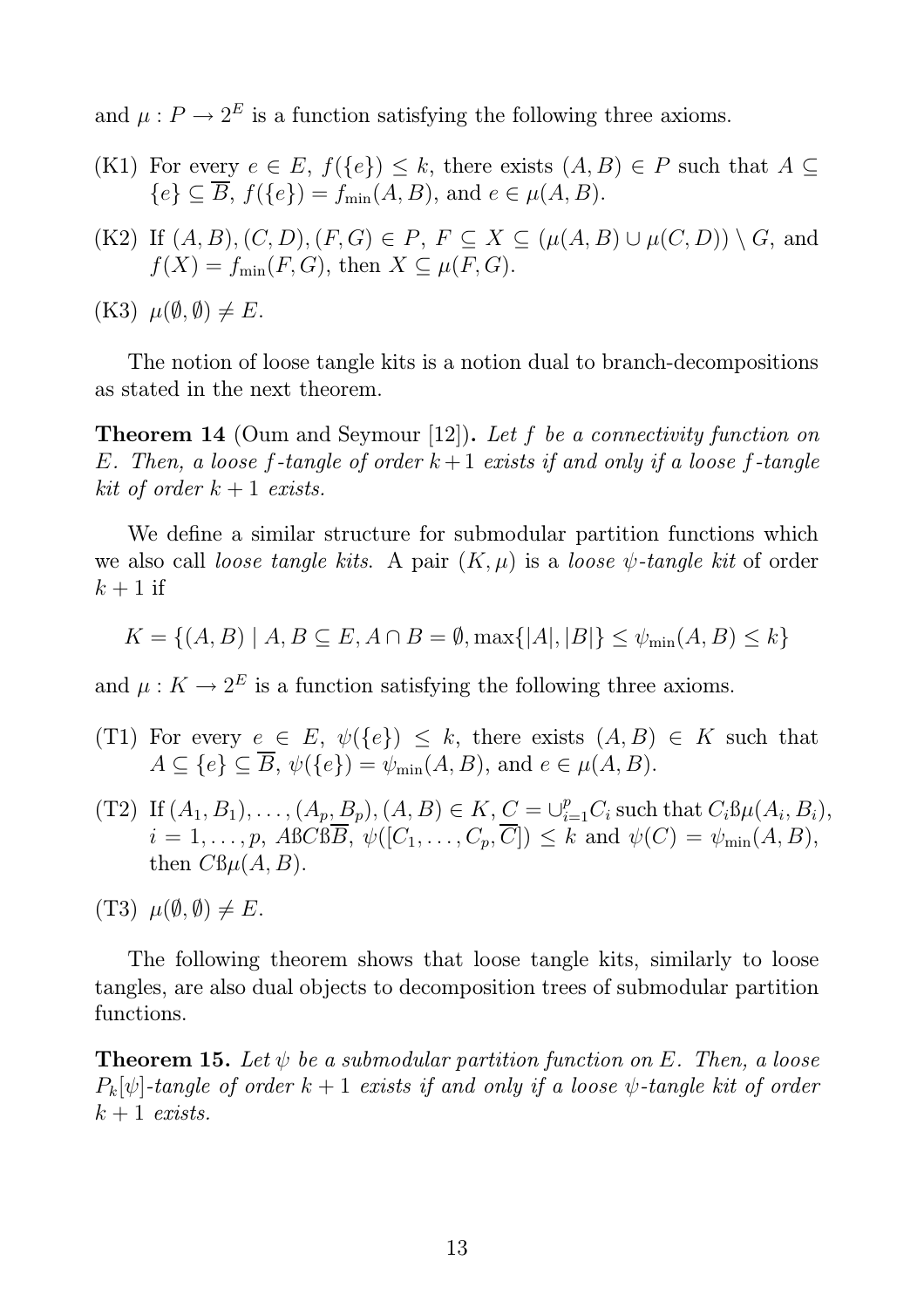*Proof.* Suppose that T is a loose  $P_k[\psi]$ -tangle of order  $k + 1$ . We construct a loose  $\psi$ -tangle kit of order  $k+1$  as follows. Let

 $K = \{(A, B) | A, B \subseteq E, A \cap B = \emptyset, \max\{|A|, |B|\} \leq \psi_{\min}(A, B) \leq k\}.$ For each  $(A, B) \in K$ , let

$$
\mathcal{T}_{A,B} = \{ X \mid A \subseteq X \subseteq \overline{B}, \psi_{\min}(A,B) = \psi(X), \text{ and } X \in \mathcal{T} \},
$$
  

$$
\mu(A,B) = \bigcup_{X \in \mathcal{T}_{A,B}} X.
$$

If  $\mathcal{T}_{A,B} = \emptyset$ , then  $\mu(A, B) = \emptyset$ .

We will show that  $\mu(A, B) \in \mathcal{T}$  for every  $(A, B) \in K$ . If  $\mathcal{T}_{A,B}$  is empty then  $\mu(A, B) = \emptyset \in \mathcal{T}$ . Let  $X, Y \in \mathcal{T}_{A, B}$ . By Lemma 6, we have  $\psi(X \cup Y) =$  $\psi_{\min}(A, B) \leq k$ . By (P2),  $X \cup Y \in \mathcal{T}$ . Hence  $X \cup Y \in \mathcal{T}_{A,B}$  and since  $\mu(A, B)$ is a union of sets in  $\mathcal{T}_{A,B}, \mu(A, B) \in \mathcal{T}_{A,B} \mathcal{B} \mathcal{T}$ .

Let  $e \in E$  such that  $\psi({e}) \leq k$ . By Lemma 8, there exists A and B such that  $\mathcal{AB}\{e\} \mathcal{B}\overline{B}$ ,  $\max\{|A|, |B|\} \leq \psi(\{e\}) = \psi_{\min}(A, B)$ . By (P1),  $\{e\} \in \mathcal{T}$ . Hence  $\{e\} \in \mathcal{T}_{A,B}$  and  $e \in \mu(A,B)$  as required in property (T1).

Let  $(A_1, B_1), \ldots, (A_p, B_p), (A, B) \in K$ ,  $C = \bigcup_{i=1}^p C_i$  such that  $C_i \mathcal{B} \mu(A_i, B_i)$ ,  $i = 1, \ldots, p$ , ABCB $\overline{B}$ ,  $\psi([C_1, \ldots, C_p, \overline{C}]) \leq k$  and  $\psi(C) = \psi_{\min}(A, B)$ . As we have shown that all  $\mu(A_i, B_i) \in \mathcal{T}$ , using (P2), we get that  $C \in \mathcal{T}$ . Since  $\psi(C) = \psi_{\min}(A, B)$  and  $(A, B) \in K$ , by construction of the loose tangle kit,  $CB\mu(A, B)$ . So (T2) holds.

Since  $E \notin \mathcal{T}$  by (P3) and  $\mu(\emptyset, \emptyset) \neq E$ , we conclude  $(K, \mu)$  is a loose  $\psi$ -tangle kit of order  $k+1$ .

Conversely, suppose that  $(K, \mu)$  is a loose  $\psi$ -tangle kit of order  $k+1$ . We define

$$
\mathcal{T} = \{ X \mid \text{ there exists } (A, B) \in K \text{ such that } A \subseteq X \subseteq B,
$$
  

$$
\psi_{\min}(A, B) = f(X), \text{ and } X \subseteq \mu(A, B) \}.
$$

We claim that T is a loose  $P_k[\psi]$ -tangle of order  $k+1$ .

If  $\psi(e) \leq k$  then by (T1) there exists  $(A, B) \in K$  such that  $e \in \mu(A, B)$ and  $\psi_{\text{min}}(A, B) = \psi({e})$ . So  ${e} \in \mathcal{T}$ , ensuring property (P1).

To show (L2), suppose that  $A_1, \ldots, A_p \in \mathcal{T}, C = \bigcup_{i=1}^p C_i$ , such that  $C_i \mathbb{S} A_i$ ,  $i = 1, \ldots, p$ , and  $\psi([C_1, \ldots, C_p, C]) \leq k$ . By construction of T, there are  $(U_i, V_i) \in K$  such that  $A_i \mathcal{B} \mu(U_i, V_i), i = 1, \ldots, p$ . By Lemma 8, there exist U and V such that  $UBCB\overline{V}$ ,  $\max\{|U|, |V|\} \leq \psi(C) = \psi_{\min}(U, V)$ . Using (T2) for  $(U_1, V_1), \ldots, (U_p, V_p), (U, V)$  and C, we get that  $C\mathcal{B}\mu(U, V)$ . Hence  $C \in \mathcal{T}$ by construction of  $\mathcal T$ .

Since  $E \neq \mu(\emptyset, \emptyset)$ , by definition of T,  $E \notin \mathcal{T}$  as required by (T3). We have shown that T is a loose  $P_k[\psi]$ -tangle of order  $k+1$ .  $\Box$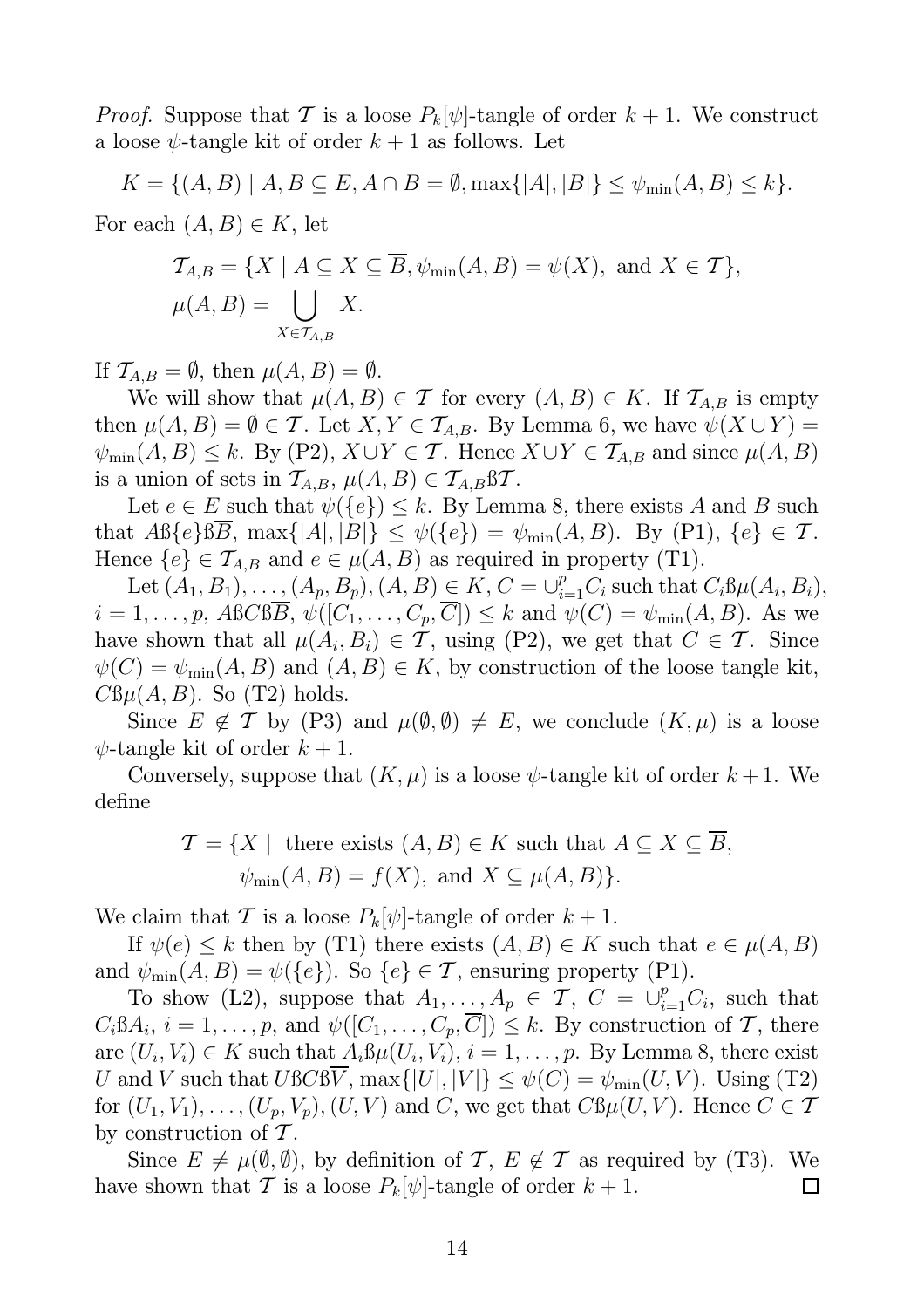## 6 Polynomial-time Algorithm for Submodular Partition Functions with Bounded Partitions

The number of parts play an important role when minimizing submodular partition functions. We say that a class  $\mathcal C$  of submodular partition functions on E has k-bounded partitions if there exists  $b(k)$  such that for every  $\psi \in \mathcal{C}$ and every partition  $\alpha$  with more than  $b(k)$  non-empty parts,  $\psi(\alpha) > k$ .

**Theorem 16.** Let C be a class of submodular partition functions on  $E$ ,  $|E| = n$ , with k-bounded partitions. When  $\psi \in \mathcal{C}$  is given by an oracle, we can determine in time  $\mathcal{O}(n^{3bk+2k+2}\gamma + bn^{2bk+3k+8}\gamma + bn^{2bk+2k+9}),$  where  $\gamma$  is the time complexity of an oracle query, whether the width of  $\psi$  is at most k.

As in [12], we design an algorithm that either constructs a loose tangle kit of order  $k + 1$  or shows that no loose tangle kit of order  $k + 1$  exists.

Algorithm 17. Decide whether the width of a submodular partition function  $\psi \in \mathcal{C}$  is at most k, where  $\mathcal{C}$  is a class with k-bounded partitions.

- (A1) Construct  $K = \{(A, B) | \max\{|A|, |B|\} \leq \psi_{\min}(A, B) \leq k\}.$
- (A2) Set  $\mu(\emptyset, \emptyset) = \{e \in E \mid \psi(e) = 0\}.$
- (A3) For each  $e \in E$  such that  $0 < \psi(e) \leq k$  and all sets B such that  $|B| \leq \psi_{\min}(\{e\}, B) = \psi(e), \text{ set } \mu(\{e\}, B) = \{e\}.$
- $(A_4)$  Test whether  $(T3)$  holds. If not, then output that there is no loose  $\psi$ -tangle kit of order  $k+1$  and stop.
- (A5) Test whether (T2) holds for all  $(A_1, B_1), \ldots, (A_{b-1}, B_{b-1}), (A, B) \in K$ . If not, then we have  $C = \bigcup C_i$  such that ABCBB,  $C_i$ B $\mu(A_i, B_i)$ ,  $i =$  $1, \ldots, b-1, \psi([C_1, \ldots, C_{b-1}, \overline{C}]) \leq k, C = \psi_{\min}(A, B) \text{ and } C \text{ } \mathfrak{B} \mu(A, B).$ Add C to  $\mu(A, B)$  thus increasing  $\mu(A, B)$  by at least one and go back to  $(A_4)$ .
- (A6)  $(K, \mu)$  is a loose  $\psi$ -tangle kit of order  $k + 1$ . Stop.

We begin the proof of Theorem 16 by proving the time complexity of Algorithm 17.

**Lemma 18.** Algorithm 17 can be implemented to run in time  $\mathcal{O}(n^{3bk+2k+2}\gamma +$  $bn^{2bk+3k+8}\gamma + bn^{2bk+3k+9})$  where  $\gamma$  is the time complexity of an oracle query.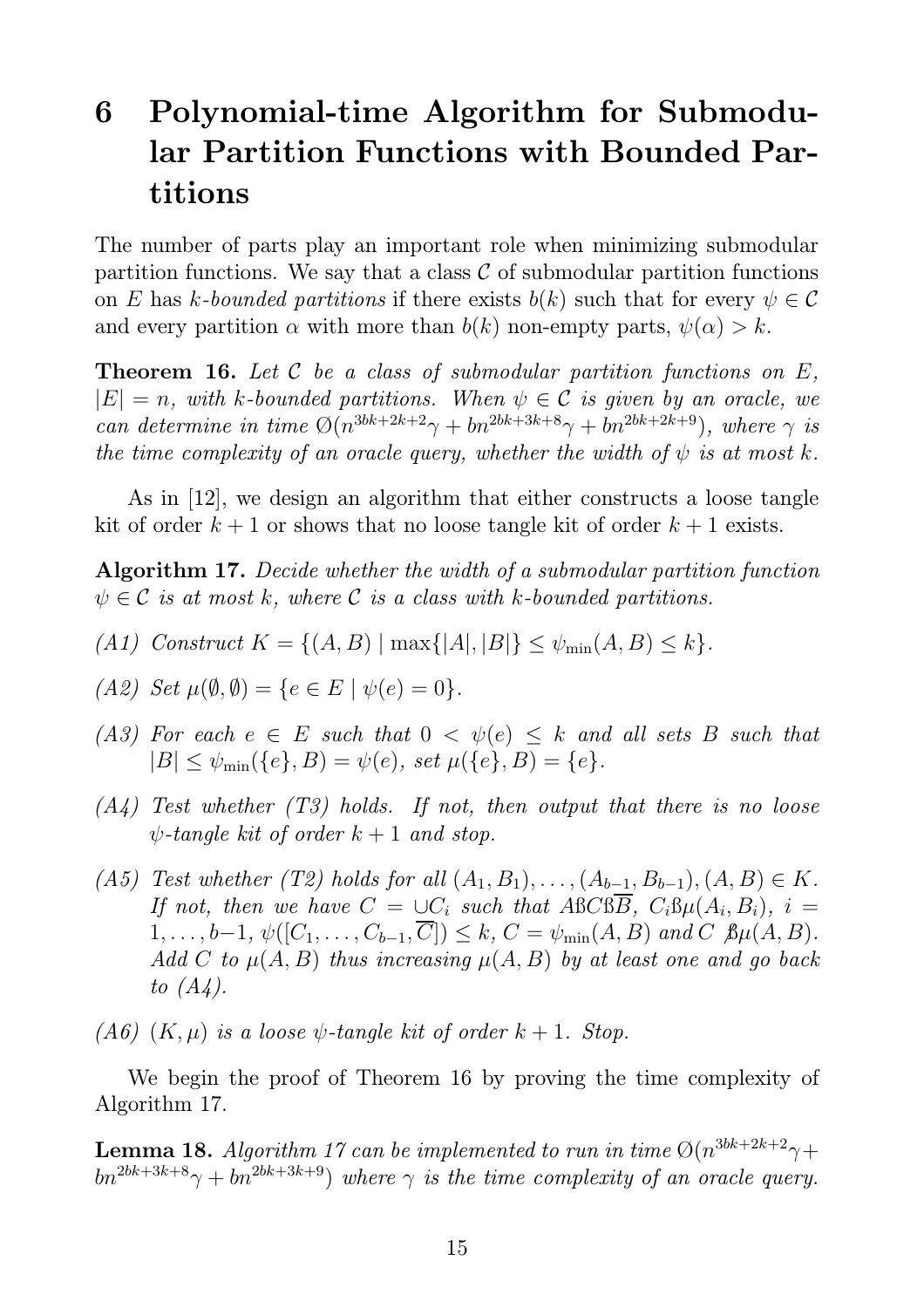Proof. The set K is implemented as a list of valid pairs. With each pair  $(A, B) \in K$  we associate  $\mu(A, B)$  as an incidence vector.

We will count the time the algorithm spends in each step. By Lemma 11, there are at most  $\mathcal{O}(n^{2k})$  pairs of disjoint subsets with at most k elements. For each of them we have to determine the minimum separation.By Lemma 7, needs time  $\mathcal{O}(n^{2k+5}\gamma + n^{2k+6})$  for step (A1).

The step (A2) consists of testing all elements which can be done  $\mathcal{O}(n\gamma)$ . The step (A3) can be implemented by testing all possible sets  $B, |B| \leq k$ , in time  $\mathcal{O}(n^k \gamma)$ .

In (A4), testing (T3) requires time  $\mathcal{O}(n)$ .

Most of the time, the algorithm requires for step (A5). For the algorithm consider all b-tuples of pairs from  $K$ ,  $(A_1, B_1)$ , ...,  $(A_{b-1}, B_{b-1})$ ,  $(A, B)$ ,  $ABU$ where  $U = \bigcup_{i=1}^{b-1} \mu(A_i, B_i) \setminus B$  we compute minimal  $Z_e \in \mathcal{M}(A \cup \{e\}, \overline{U})$  for every  $e \in U \setminus \mu(A, B)$ . This can be done in  $\mathcal{O}(n^6 \gamma + n^7)$  time by Lemma 7. The correctness of testing (A5) is shown in the proof of Theorem 16.

If  $\psi(Z_e) = \psi_{\min}(A, B)$ , then try to find a minimal partition  $[P_1, \ldots, P_b]$ such that  $Z_e$  form one part and other parts are subsets of sets  $\mu(A_i, B_i)$ . That can be done applying Lemma 13 to the prepartition  $(C_i, D_i, b)$  where  $C_b = Z_e, D_b = Z_e, C_i = \emptyset, D_i = \mu(A_i, B_i) \cup Z_e$  for every  $i = 1, ..., b - 1$ . Note that necessarily  $A \cup \{e\} \mathbb{B}Z_e = \overline{P_b}$ .

If  $\psi([P_1,\ldots,P_b]) \leq k$  then all conditions of (T2) are satisfied so we set  $\mu(A, B)$  to  $\mu(A, B) \cup Z_e$ . The existence of a partition  $[P_1, \ldots, P_b]$  can be determined in  $\mathcal{O}(n^{bk}\gamma + bn^{k+6}\gamma + bn^{k+7})$  by Lemma 13. So step (A5) takes  $\emptyset(n^{3bk+1}\gamma + bn^{2bk+k+7}\gamma + bn^{2bk+k+8}).$ 

We will show that the algorithm will require time at most  $\mathcal{O}(n^{3bk+2k+2}\gamma +$  $bn^{2bk+3k+8}\gamma + bn^{2bk+3k+9}$  for (A5) in total. Since  $e \in Z_e$ , we have increased  $\mu(A, B)$  by at least one. There are  $\mathcal{O}(n^{2k})$  pairs in K and for each of them  $\mu$  can increase at most *n* times. Hence we can get to step (A5) at most  $\mathcal{O}(n^{2k+1})$  times. The claim follows.

This finishes the proof.

**Lemma 19.** Let  $(K, \mu)$  be a loose  $\psi$ -tangle kit of order  $k + 1$ . Let  $e \in E$ such that  $0 < \psi(\{e\}) \leq k$ . For all  $(\{e\}, B) \in K$ , if  $\psi_{\min}(\{e\}, B) = \psi(e)$ , then  $e \in \mu(\{e\}, B)$ .

*Proof.* By (T1), there exists  $(A, D) \in K$  such that  $AB\{e\}BD$ ,  $\psi_{\min}(A, D) =$  $\psi({e})$  and  $e \in \mu(A, D)$ . Let  $({e}, B) \in K$  be a pair such that  $\psi_{\min}({e}, B) =$  $\psi({e})$ . Using (T2) for pairs  $(A, D)$ ,  $({e}, B)$  and set  $C = {e}$ , we get  $e \in \mu({e}, B)$  since  $\psi(C, \overline{C}) = \psi({e}) \leq k$ .  $\Box$ 

Of Theorem 16. Lemma 18 asserts that Algorithm 17 runs in time  $\mathcal{O}(n^{3bk+2k+2}\gamma +$  $\omega_{bn}^{2bk+3k+8}\gamma + bn^{2bk+3k+9}$ . Hence, it is sufficient to prove that the algorithm

 $\Box$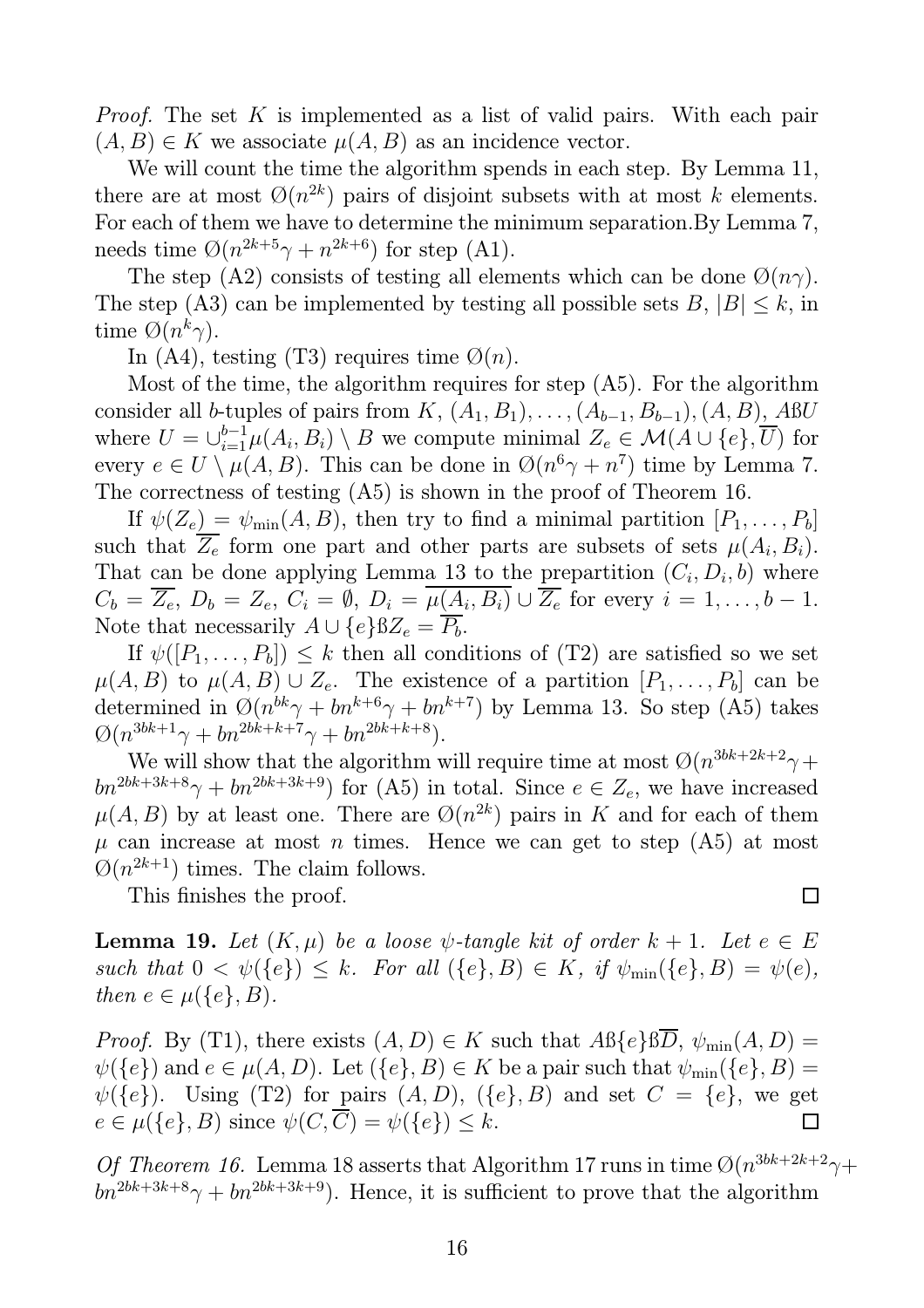is correct, i.e., it constructs a loose  $\psi$ -tangle kit of order  $k+1$  if it exists or shows that none exists.

Suppose there exists a loose  $\psi$ -tangle kit  $(K, \mu')$ . Let  $\mu_i$  be the value of  $\mu$ at the *i*-th iteration at the beginning of step (A4). We claim  $\mu_i(A, B) \mathfrak{h} \mu'(A, B)$ for all  $(A, B) \in K$  and every *i*.

First, we check that (T1) holds for  $(K, \mu_i)$ . If  $\psi({e}) = 0$  then  $e \in$  $\mu(\emptyset, \emptyset)$ . If  $0 < \psi(\{e\}) \leq k$ , then, by Lemma 8, there is  $\mathcal{AB}\{e\} \mathcal{B}\overline{B}$  such that max $\{|A|, |B|\} \leq \psi_{\min}(A, B) = \psi(\{e\})$ . Since  $\psi(\emptyset) = 0$ , we know that  $A = \{e\}$ . In step (A3), we have tested all possible sets B. So (T1) holds and, since the sets in  $\mu$  never get smaller, (T1) holds through whole algorithm.

When  $i = 1$ , by Lemma 19, if  $e \in \mu_1(e, B)$  then  $e \in \mu'(e, B)$ . Then the value of  $\mu$  changes in step (A5). Let  $(A_1, B_1), ..., (A_{b-1}, B_{b-1}), (A, B)$  ∈ K be the pairs for which  $[P_1, \ldots, P_b]$  is the corresponding partition obtained in step (A5). By assumption we know that  $\psi([P_1, \ldots, P_n]) \leq k$ ,  $P_i \mathcal{B} \mu(A_i, B_i) \mathcal{B} \mu'(A, B), \bigcup_{i=1}^{b-1} P_i = Z$  such that  $ABZB\overline{B}$  and  $\psi(Z) = \psi_{\min}(A, B)$ . By (T2), it follows that  $Z\mathfrak{B}\mu'(A, B)$ . So we conclude that  $\mu_{i+1}(A, B)\mathfrak{B}\mu'(A, B)$ .

Suppose the algorithm failed at step (A4). Then  $E = \mu(\emptyset, \emptyset) \mathcal{B} \mu'(\emptyset, \emptyset) \mathcal{B} E$ . Hence no loose  $\psi$ -tangle kit  $(K, \mu')$  of order  $k + 1$  exists and so  $\psi$  has width at most k.

Suppose the algorithm finished at step  $(A6)$  with a pair  $(K, \mu)$ . We claim that  $(K, \mu)$  is a loose  $\psi$ -tangle kit. We have shown that  $(K, \mu)$  satisfies (T1). It also satisfies (T3) since it passed the test at (A4). Now, suppose (T2) is not true and there exists  $(A_1, B_1), \ldots, (A_{b-1}, B_{b-1}), (A, B) \in K$ ,  $C =$  $\cup_{i=1}^{b-1}C_i$  such that  $C_i\mathcal{B}\mu(A_i,B_i), i = 1,\ldots,b$ ,  $\text{ABC}\mathcal{B}\overline{\mathcal{B}}, \psi(C) = \psi_{\min}(A,B),$  $\psi([C_1,\ldots,C_{b-1},\overline{C}]) \leq k$ , and  $C \mathcal{B}\mu(A,B)$ . Take  $e \in C \setminus \mu(A,B)$ . Let  $Z_e \in \mathcal{M}(A \cup e, B)$  be a minimal one. Since  $A \cup e$  BCBB,  $\psi(Z_e) \leq \psi(C)$  =  $\psi_{\min}(A, B)$ . Hence  $\psi(Z_e) = \psi_{\min}(A, B)$ . Since  $Z_e$  minimal,  $Z_e$ BC. By submodularity of  $\psi$ ,

$$
\psi([C_1,\ldots,C_{b-1},\overline{C}])+\psi(Z_e)\geq \psi([C_1\cap Z_e,\ldots,C_{b-1}\cap Z_e,\overline{C}\cup\overline{Z_e}])+\psi(Z_e\cup C).
$$

Since  $Z_e \cup C = C$  and  $\psi(C) = \psi(Z_e)$ , we get  $\psi([C_1 \cap Z_e, \ldots, C_{b-1} \cap Z_e, \overline{C} \cup$  $\overline{Z_e}$ )  $\leq k$  and it satisfies all condition required in step (A5) of our algorithm. That contradicts C  $\beta\mu(A, B)$ . Hence  $(K, \mu)$  satisfies (T2) and it is a loose  $\psi$ -tangle kit of order  $k+1$ .  $\Box$ 

## 7 Computing Tree-width

In this section, we show that Theorem 16 implies that it can be determined in polynomial time whether tree-width of a graph is at most  $k$ .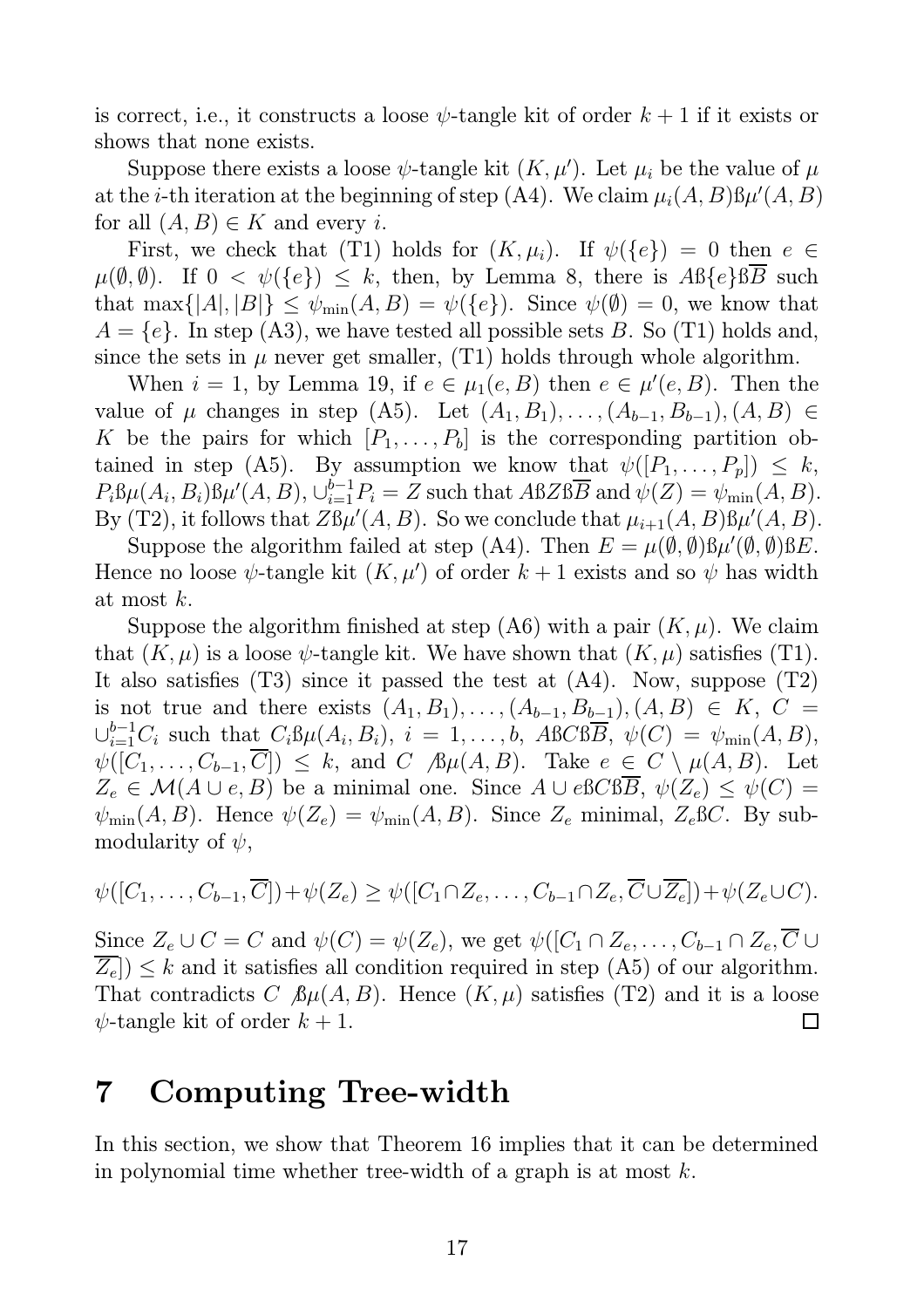We restrict our attention to the following subclass of submodular partition functions. We say that a submodular partition function  $\psi$  is monotone if for every partiton  $[A, B, \alpha]$  of E,  $\psi([A, B, \alpha]) \geq \psi([A \cup B, \alpha])$ . We assert that it is sufficient to study only partitions with at most three parts for a monotone submodular partition functions.

It is not difficult to show that a monotone submodular partition function has an optimal decomposition tree where all nodes have degree at most 3. On the other hand, it is not clear whether a monotone submodular partition function of width  $k$  can be modified to a submodular partition function of the same width with k-bounded partitions for  $b = 3$ . Despite this, the following lemma shows that Algorithm 17 works for monotone submodular partition functions with parameter  $b = 3$ .

**Lemma 20.** Let  $\psi$  be a monotone submodular partition function on E. Then Algorithm 17 with parameters k and  $b = 3$  decides correctly whether the width of  $\psi$  is at most k.

*Proof.* Let  $(K, \mu)$  be the pair constructed by Algorithm 17. If Algorithm 17 stops in step (A4), then there is no loose  $\psi$ -tangle kit of order  $k+1$  since the constructed  $\mu$  is still contained in any loose  $\psi$ -tangle kit of order  $k+1$  (see the proof of Theorem 16).

If Algorithm 17 stops in step (A6), then no loose  $\psi$ -tangle was found. Suppose there is a loose  $\psi$ -tangle and hence there are  $(A_1, B_1), \ldots, (A_p, B_p)$ ,  $(A, B) \in K$ ,  $C = \bigcup_{i=1}^{p} C_i$  such that  $C_i \mathcal{B} \mu(A_i, B_i)$ ,  $ABC\overline{B}$ ,  $\psi(C) = \psi_{\min}(A, B)$ and  $\psi([C_1,\ldots,C_p,\overline{C}]) \leq k$  but  $C \mathfrak{B} \mu(A,B)$ . Choose such pairs that their number  $p$  is as small as possible.

Since  $b = 3$ ,  $p > 3$ . Let  $C' = C_1 \cup C_2$ . Since  $\psi$  is monotone,  $\psi(C') \leq$  $\psi([C_1 \cup C_2, C_3, \ldots, C_p, \overline{C}]) \leq \psi([[C_1, \ldots, C_p, \overline{C}]) \leq k$ . By Lemma 8, there is a pair  $(A', B')$  in K satisfying  $A'B'C'B\overline{B'}, \psi(C') = \psi_{\min}(A', B')$ . Now,  $(A_1, B_1), (A_2, B_2), (A', B'), C' = C_1 \cup C_2$  satisfy all conditions of step (A4). Hence  $C' \mathcal{B} \mu(A', B')$ . To derive a contradiction, consider the following pairs from K,  $(A', B'), (A_3, B_3), \ldots, (A_p, B_p), (A, B)$ , and take  $C = C' \cup \bigcup_{i=3}^p C_i$ .  $\psi([C_1 \cup C_2, C_3, \ldots, C_p, \overline{C}]) \leq \psi([[C_1, \ldots, C_p, \overline{C}]) \leq k$ , which contradicts the minimality of  $p$ .  $\Box$ 

Amini et. al. [1] showed that tree-width of a graph  $G = (V, E)$  with minimum degree at least 2 is characterized by a submodular partition function  $\delta_G$  on E, where  $\delta_G(\alpha)$  is the size of the *border* of  $\alpha$ ,  $\Delta(\alpha)$ , defined as

$$
\Delta([A_1, \dots, A_p]) = \{x \in V(G) \mid \exists xy, xz \in E, xy \in A_i, xz \in A_j, i \neq j\}
$$

$$
\delta_G(\alpha) = |\Delta(\alpha)|
$$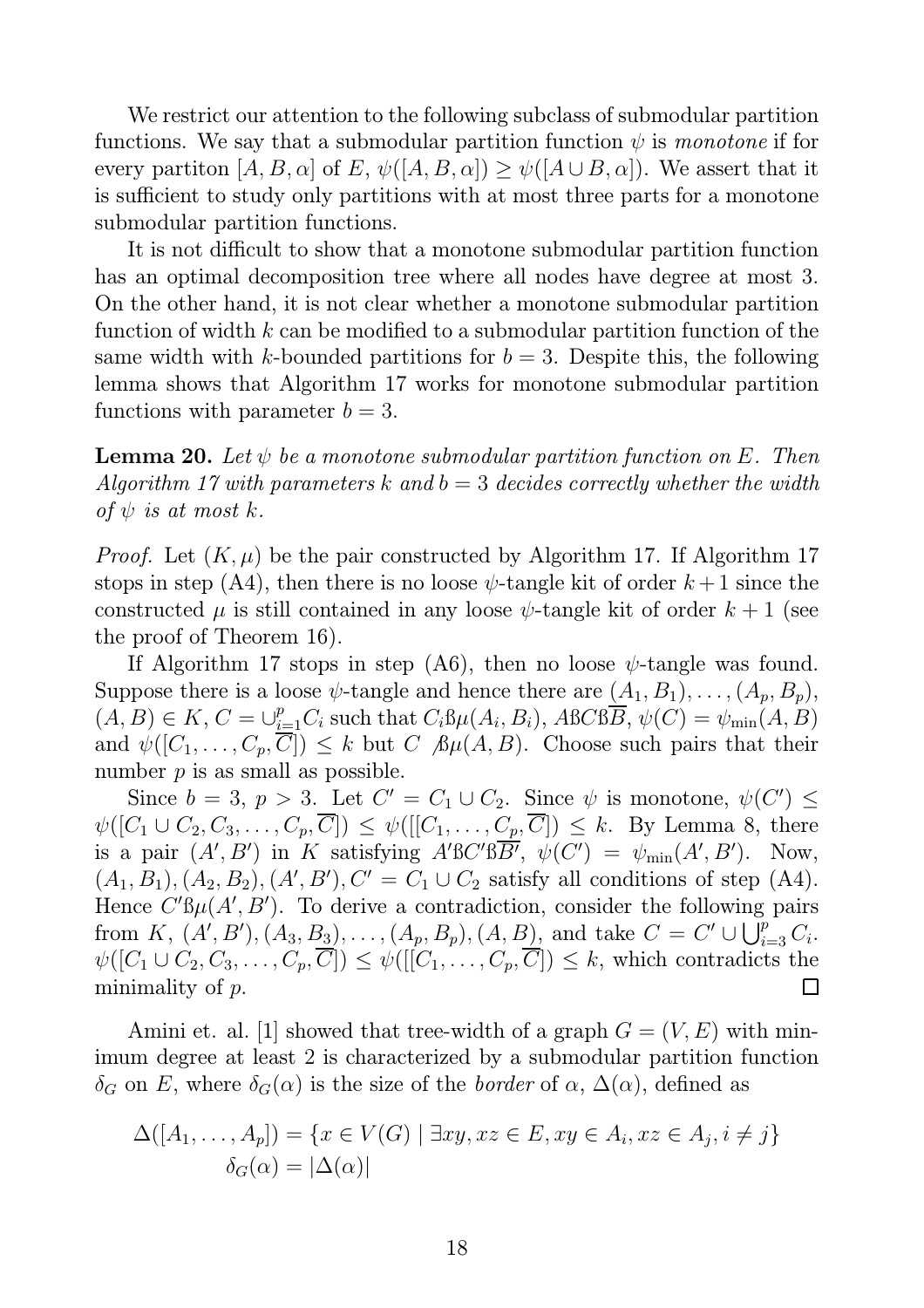The tree-width of G is the width of  $\delta_G$  minus one. It is not hard to see that  $\delta_G$  is a monotone submodular partition function. Therefore, Algorithm 17 can be used to determine whether the tree-width of a graph is at most  $k$  in polynomial time.

## 8 Hardness of Submodular Partition Functions

We first have to define several auxiliary functions before we can establish our hardness result. Let  $g_n$  be the function  $g_n: 2^E \to \mathbb{N}$  for  $E = \{1, \ldots, 2n\}$ defined as  $g_n(X) = \min\{|X|, |\overline{X}|\}.$  We start our exposition with showing that  $g_n$  is submodular.

**Lemma 21.** The function  $g_n$  is submodular for every n.

*Proof.* Consider two subsets X and Y. If both  $|X| \le n$  and  $|Y| \le n$ , then

$$
g_n(X) + g_n(Y) = |X| + |Y| = |X \cap Y| + |X \cup Y|
$$
  
\n
$$
\ge g_n(X \cap Y) + g_n(X \cup Y).
$$

If both  $|X| > n$  and  $|Y| > n$ , we get the same result by the symmetry of g.

$$
g_n(X) + g_n(Y) = g_n(\overline{X}) + g_n(\overline{Y}) \ge g_n(\overline{X} \cap \overline{Y}) + g_n(\overline{X} \cup \overline{Y})
$$
  
=  $g_n(X \cup Y) + g_n(X \cap Y)$ 

So suppose that  $|X| > n$  and  $|Y| \leq n$ . We get

$$
g_n(X) + g_n(Y) = |\overline{X}| + |Y| = |\overline{X} \setminus Y| + |Y \setminus \overline{X}| + 2|\overline{X} \cap Y|
$$
  
\n
$$
\ge g_n(\overline{X} \setminus Y) + g_n(Y \setminus \overline{X}) = g_n(\overline{X} \cap \overline{Y}) + g_n(X \cap Y)
$$
  
\n
$$
= g_n(X \cup Y) + g_n(X \cap Y).
$$

This finishes the proof.

The function  $g_n$  can be extended to a partition function  $\phi_n$  on the ground set  $E = \{1, \ldots, 2n\}$  by setting

 $\Box$ 

$$
\phi_n(\alpha) = \max_{i \in I} g_n(A_i).
$$

A part  $A_i$  of  $\alpha$  is dominating if  $g_n(A_i) = \phi_n(\alpha)$ . Note that, if  $\alpha$  has a part with at least  $n$  elements, then that part is dominating.

We proceed by showing that the function  $\phi_n$  is submodular.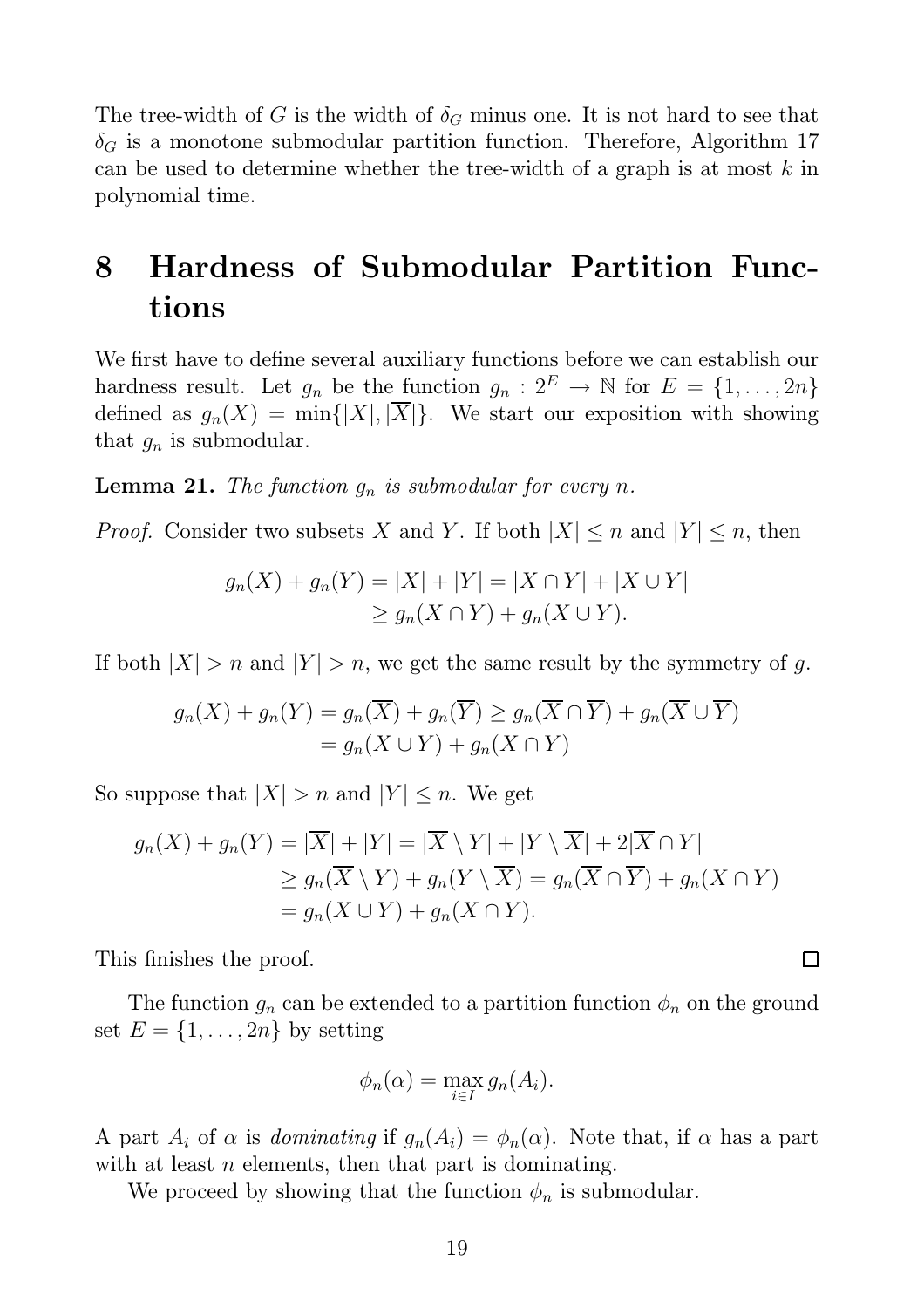#### **Lemma 22.** The function  $\phi_n$  is submodular for every n.

*Proof.* We check the following inequality for all partitions  $[A, \alpha]$  and  $[B, \beta]$ :

$$
\phi_n([A,\alpha]) + \phi_n([B,\beta]) \ge \phi_n([A \cup \overline{B}, \alpha \cap B]) + \phi_n([B \cup \overline{A}, \beta \cap A]).
$$

Since one of  $A, \overline{A}$  and one of  $B, \overline{B}$  has at least n elements, at least one of the parts  $A \cup B$  or  $B \cup A$  in this inequality has at least n elements and hence it is dominating. If both  $A\cup B$  and  $B\cup A$  are dominating, then the submodularity of  $\phi_n$  follows from the submodularity of g:

$$
\phi_n([A,\alpha]) + \phi_n([B,\beta]) \ge g_n(A) + g_n(B) = g_n(A) + g_n(\overline{B})
$$
  
\n
$$
\ge g_n(A \cap \overline{B}) + g_n(A \cup \overline{B}) = g_n(\overline{A} \cup B) + g_n(A \cup \overline{B})
$$
  
\n
$$
= \phi_n([A \cup \overline{B}, \alpha \cap B]) + \phi_n([B \cup \overline{A}, \beta \cap A])
$$

Suppose that  $A \cup \overline{B}$  is not dominating, so take an  $A_i \in \alpha$  such that  $A_i \cap B$  is dominating. Since  $|B| \ge n$  and  $A_i \subseteq \overline{A}$ , it holds that  $g_n(A_i \cup B) \ge g_n(B \cup \overline{A})$ . We use this inequality to prove the submodularity as follows:

$$
\phi_n([A,\alpha]) + \phi_n([B,\beta]) \ge g_n(A_i) + g_n(B) \ge g_n(A_i \cap B) + g_n(A_i \cup B)
$$
  
\n
$$
\ge g_n(A_i \cap B) + g_n(B \cup \overline{A})
$$
  
\n
$$
= \phi_n([A \cup \overline{B}, \alpha \cap B]) + \phi_n([B \cup \overline{A}, \beta \cap A])
$$

The case when  $B \cup A$  is not dominating follows by symmetry.

Values of the function  $\phi_n$  range between 0 and n. We now truncate the function and define the following partition function  $\phi_{n,k}$  on  $E = \{1, \ldots, 2n\}$ as follows:

$$
\phi_{n,k}(\alpha) = \min\{\phi_n(\alpha), k\}.
$$

Next, we show that the function  $\phi_n$  stays submodular after the truncation.

**Lemma 23.** The function  $\phi_{n,k}$  is submodular for every n and k.

*Proof.* Let us consider two partitions  $[A, \alpha]$  and  $[B, \beta]$  that violates the inequality (2):

$$
\phi_{n,k}([A,\alpha]) + \phi_{n,k}([B,\beta]) \ge \phi_{n,k}([A \cup \overline{B}, \alpha \cap B]) + \phi_{n,k}([B \cup \overline{A}, \beta \cap A]).
$$

Since  $\phi_{n,k}(\gamma) \leq \phi_n(\gamma)$  for all partitions  $\gamma$ , at least one of  $\phi_n([A,\alpha])$  or  $\phi_n([B, \beta])$  is larger than k. If both of them are, then the inequality trivially holds. Suppose that  $\phi_n([A,\alpha]) < k$ . We will show that at least one of  $\phi_n([A\cup \overline{B}, \alpha\cap B])$  or  $\phi_n([B\cup \overline{A}, \beta\cap A])$  is smaller or equal to  $\phi_n([A, \alpha]).$ 

If  $|A| \geq n$ , then  $\phi_n([A \cup \overline{B}, \alpha \cap B]) \leq \phi_n([A, \alpha])$  since  $A \cup \overline{B}$  is the dominating part and  $g_n(A \cup \overline{B}) \le g_n(A) \le \phi_n([A, \alpha])$ . If  $|A| < n$ , then  $\phi_n([B\cup\overline{A},\beta\cap A])\leq\phi_n([A,\alpha])$  since  $B\cup\overline{A}$  is the dominating part and  $g_n(B \cup \overline{A}) \leq g_n(\overline{A}) \leq \phi_n([A,\alpha]).$  This finishes the proof.  $\Box$ 

 $\Box$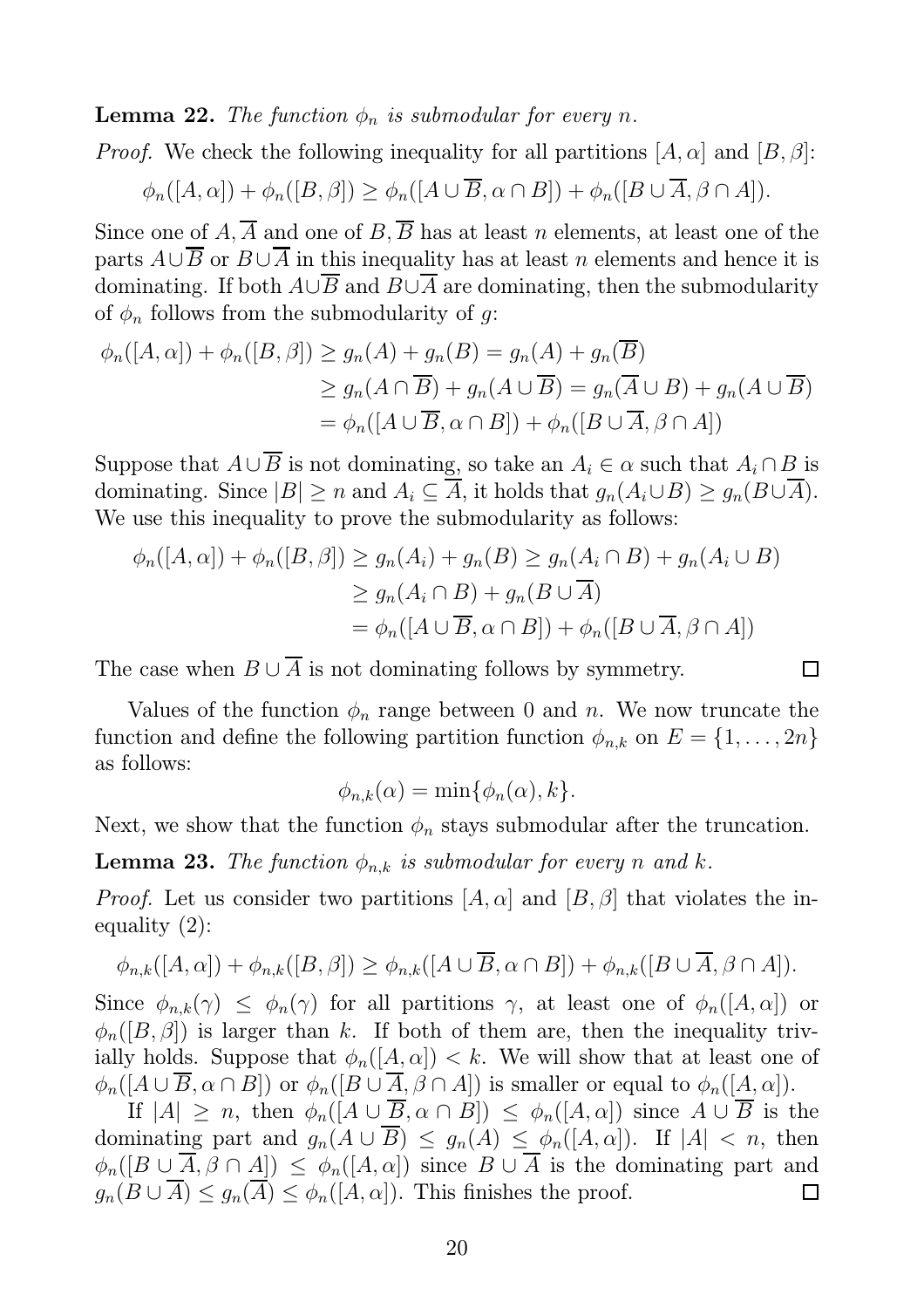Now, we use the function  $\phi_{n,3}$  to construct partition functions  $\phi_n^*$  and  $\phi_n^*$  $_{n,\beta}$ which appear in our hardness result. The function  $\phi_n^*$  $\frac{1}{n}$  is defined as

$$
\phi_n^*(\alpha) = \begin{cases} \phi_{n,3}(\alpha) & \text{if } \alpha \text{ has at most three non-empty parts, and} \\ 3 & \text{otherwise.} \end{cases}
$$

For a partition  $\beta$  of  $\{1, \ldots, 2n\}$  into n two-element subsets, the function  $\phi_n^*$  $_{n,\beta}$ is then defined as

$$
\phi_{n,\beta}^*(\alpha) = \begin{cases} \phi_{n,3}(\alpha) & \text{if } \alpha \text{ has at most three non-empty parts,} \\ 2 & \text{if } \alpha = \beta, \text{ and} \\ 3 & \text{otherwise.} \end{cases}
$$

First, we show that these functions are submodular.

**Lemma 24.** The function  $\phi_n^*$  $\frac{*}{n}$  is submodular for every n.

Proof. Observe the following:

- If  $\phi_{n,3}(\alpha) = 0$ , then also  $\phi_n^*$  $_{n}^{*}(\alpha)=0.$
- If  $\phi_{n,3}(\alpha) = 1$ , then  $\phi_n^*$  $n_n^*(\alpha) = 1$  unless  $\alpha$  is a set of singletons where  $\phi_n^*$  $_{n}^{*}(\alpha)=3.$
- If  $\phi_{n,3}(\alpha) = 2$ , then  $\phi_n^*$  $n_n^*(\alpha) = 2$  unless  $\alpha$  has more than three non-empty parts and every part of  $\alpha$  is a pair or a singleton.

Therefore the functions  $\phi_{n,3}$  and  $\phi_n^*$  differ only on partitions consisting of singletons and pairs.

Let us assume for a contradiction that  $\phi_n^*$  $\frac{1}{n}$  is not submodular. Since  $\phi_n^*$  $n_n^*(\alpha) \geq \phi_{n,3}(\alpha)$  for all partitions  $\alpha$ , the violation of the submodularity is caused by an increase on the right-hand side of (2). Consider partitions  $[A, \alpha]$  and  $[B, \beta]$  violating (2). Hence, say,  $\gamma = [A \cup \overline{B}, \alpha \cap B]$  is that partition containing only singletons and pairs. Since  $\gamma$  has all parts of size at most two,  $|\overline{B}| \leq 2$ . If  $\overline{A} \cap \overline{B} = \emptyset$ , then  $\overline{B} \subseteq A$  and  $\overline{A} \subseteq B$ . Therefore  $\gamma = [A, \alpha]$ ,  $[B \cup \overline{A}, \beta \cap A] = [B, \beta]$  and the inequality trivially holds. So we can assume that  $|B \cup \overline{A}| > |B|$  and since  $2n - 2 \leq |B| < 2n$ , by the definition of  $\phi_n^*$ n

$$
\phi_n^*([B,\beta]) > \phi_n^*([B \cup \overline{A}, \beta \cap A]). \tag{3}
$$

Since the number of non-empty parts of  $\gamma$  is at least 4, the number of non-empty parts of  $[A, \alpha]$  is at least 3 and therefore  $\phi_n^*$  $_{n}^{*}([A,\alpha]) \geq 2$  by the definition of  $\phi_n^*$  $_n^*$ . The submodularity follows from (3) and the fact that  $\phi_n^*$  $n^*(\gamma) \leq 3 \leq \phi_n^*$  $_{n}^{*}([A,\alpha])+1.$  $\Box$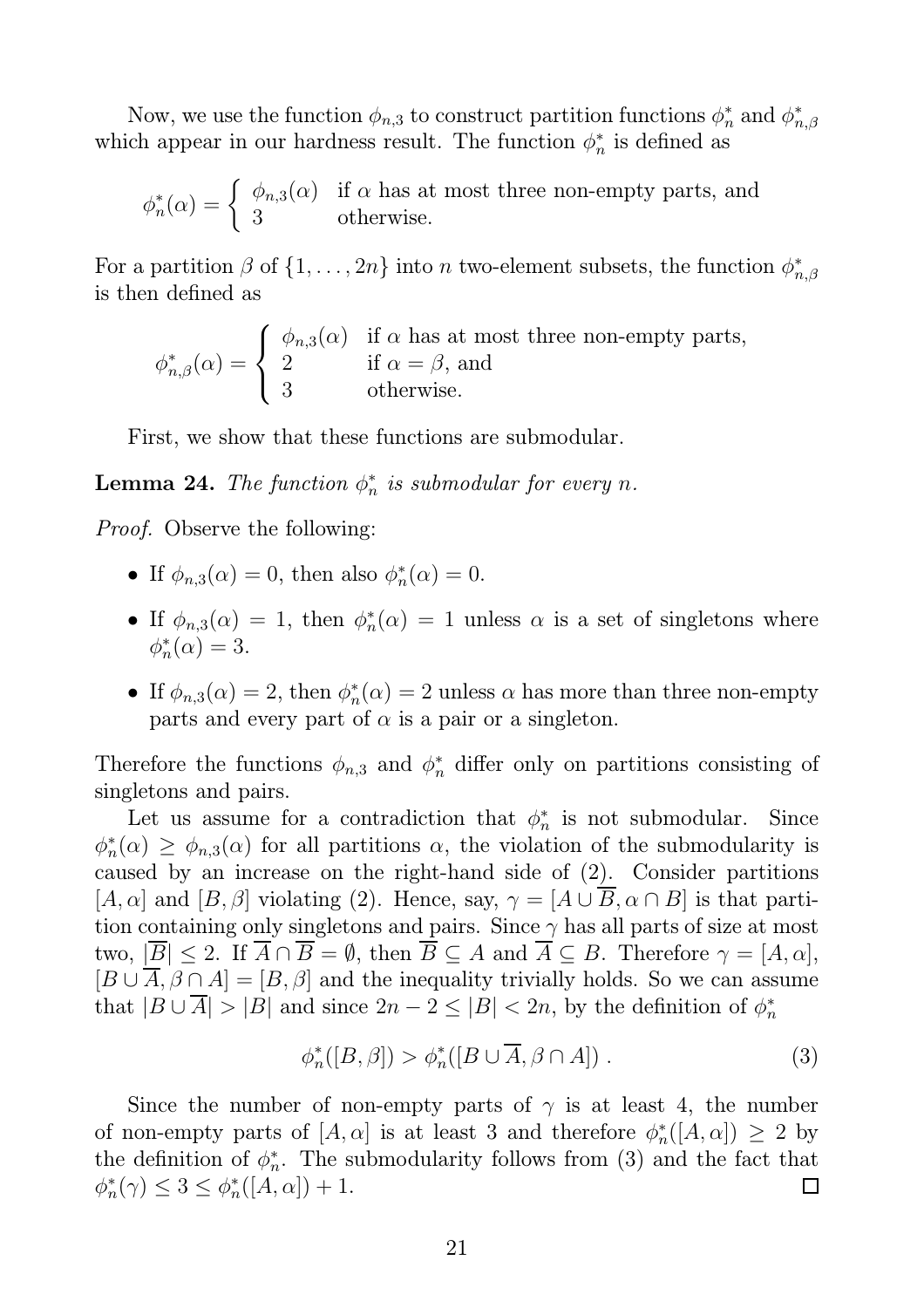**Lemma 25.** The function  $\phi_{n,\beta}^*$  is submodular for every  $n \geq 4$  and for every partition  $\beta$  consisting only of two-element sets.

*Proof.* Since  $\phi_n^*$  and  $\phi_{n,\beta}^*$  differ only on the partition  $\beta$  where  $\phi_n^*$  $\phi_{n,\beta}^*(\beta) > \phi_{n,\beta}^*(\beta),$  $\beta$  has to be on the left-hand side of the inequality (2) to violate it. Let  $[A, \alpha]$ and  $\beta = [C, \gamma]$  be the partitions violating (2):

$$
\phi_{n,\beta}^*([A,\alpha]) + \phi_{n,\beta}^*([C,\gamma]) \ge \phi_{n,\beta}^*([A \cup \overline{C}, \alpha \cap C]) + \phi_{n,\beta}^*([C \cup \overline{A}, \gamma \cap A])
$$

Since  $\beta$  consists only of two-elements sets,  $|C| = 2$ . Therefore,  $\phi_{n,\beta}^*([A\cup \overline{C}, \alpha \cap$ C])  $\leq$  2. To violate (2) it is necessary to have  $\phi_{n,\beta}^*([A,\alpha]) \leq 2$ . If  $|A| \leq 2$ , then  $|C \cup \overline{A}| \geq 2n - |A|$  and  $\phi_{n,\beta}^*([C \cup \overline{A}, \gamma \cap A]) \leq \phi_{n,\beta}^*([A,\alpha]),$  contradicting the assumption. Therefore A has to have at least  $2n-2$  elements and it follows that  $\phi_{n,\beta}^*([A\cup \overline{C}, \alpha \cap C]) \leq \phi_{n,\beta}^*([A,\alpha]).$ 

 $\mathrm{If }\,\overline{C}\subseteq A, \text{ then }\overline{A}\subseteq C \text{ and } \phi_{n,\beta}^{*}([C\cup\overline{A},\gamma\cap A])=\phi_{n,\beta}^{*}([C,\gamma]), \text{ contradicting }$ the assumption. Therefore  $|A\cup \overline{C}| > |A|$  giving  $\phi_{n,\beta}^*([A,\alpha]) > \phi_{n,\beta}^*([A\cup \overline{C}, \alpha \cap A])$ C]). Since  $\phi_{n,\beta}^*(\beta)+1=3\geq \phi_{n,\beta}^*([C\cup\overline{A},\gamma\cap A]),$  the inequality (2) holds a contradiction. П

In the proof of the main theorem we will use the fact that the width of the function  $\phi_n^*$ \* is three while the width of the modified function  $\phi_{n,\beta}^*$  is two. To see that width of  $\phi_{n,\beta}^*$  is at most two, just consider the following decomposition tree T of  $\phi_{n,\beta}^*$ . T has a root x with n children  $v_1, \ldots, v_n$  each  $v_i$  connected to two leaves corresponding to the two elements in  $\beta_i$ . Since  $\phi_{n,\beta}^*(\alpha_x) = \phi_{n,\beta}^*(\beta) = 2$  and  $\phi_{n,\beta}^*(\alpha_{v_i}) = 2$ , for  $i = 1, \ldots, n$ , the decomposition tree T has width two. In the next lemma, we show that the width of  $\phi_n^*$  $_n^*$  is three.

#### **Lemma 26.** For  $n \geq 4$ , the width of  $\phi_n^*$  $\frac{1}{n}$  is three.

*Proof.* Let T be a decomposition tree of  $\phi_n^*$  of width smaller than three. We assume there are no nodes of degree two in  $T$  since we can contract them obtaining a smaller decomposition tree of the same width. Since every internal node v of T of degree larger than three corresponds to a partition  $\alpha_v$  of E with more than three parts (thus  $\phi_n^*$  $n_n^*(\alpha_v) = 3$ , there are no such vertices in  $T$  and  $T$  is a ternary tree. Consider an arbitrary internal node  $v$ of T with less than two leaves as neighbors. There has to be such a vertex v since there are at most n vertices with two leaves as neighbors but there are  $2(n-1)$  internal nodes. For such a vertex v,  $\alpha_v$  contains a part with at least three elements and at most  $2n-3$  elements implying  $\phi_n^*$  $n^*(\alpha_v) = 3$ . This finishes the proof.  $\Box$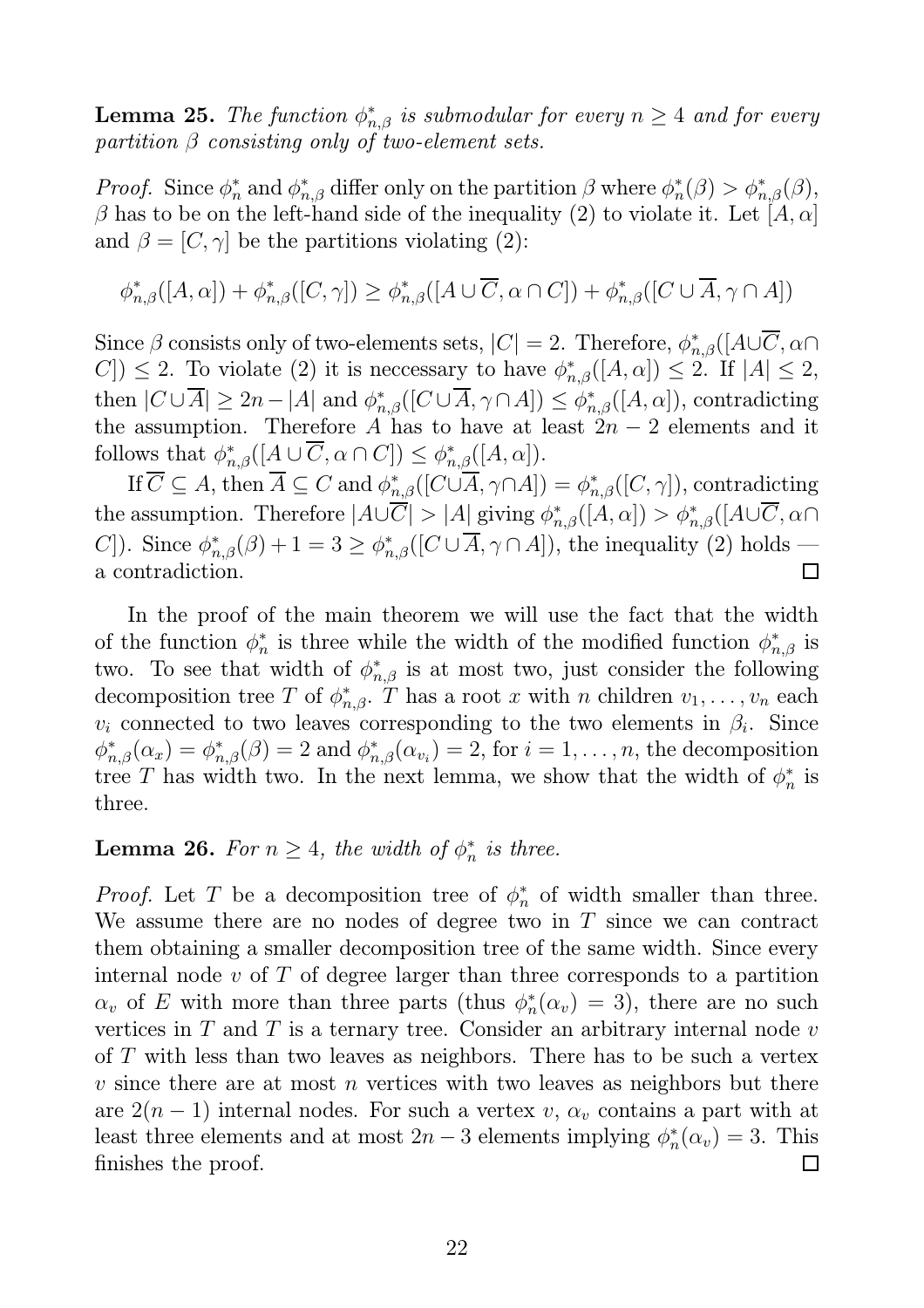We are now ready to establish our hardness result. We assume the existence of an algorithm and show that it cannot discover a small discrepancy between a submodular partition function having width three and two.

**Theorem 27.** There is no sub-exponential algorithm for determining whether the width of an oracle-given submodular partition function on a set with 2n elements is at most two.

*Proof.* Assume that there exists such a sub-exponential algorithm  $A$  and run A for the submodular partition function  $\phi_n^*$  $_n^*$ . The algorithm  $\mathcal A$  must clearly output that the width  $\phi_n^*$  $\frac{1}{n}$  is at least three. Since the running time of the algorithm is sub-exponential, for  $n$  sufficiently large, there exists a partition  $\beta$  of  $\{1, \ldots, 2n\}$  into n two-element subsets such that A never queries  $\beta$  since the number of such partitions is

$$
\frac{(2n)!}{n!2^n} = (2n-1)(2n-3)\cdots 3 \cdot 1 \ge n!
$$

and  $A$  cannot query all of them because of its running time. However, the algorithm A for  $\phi_{n,\beta}^*$  performs the same steps and thus it outputs that the width of  $\phi_{n,\beta}^*$  is at least three which is not correct.  $\Box$ 

Using Yao's principle, Theorem 27 also implies the following lower bound for randomized algorithms:

Corollary 28. For every randomized algorithm determining whether the width of an oracle-given submodular partition function on a set with 2n elements is at most two, there exists a submodular partition function  $\psi$  such that the expected running time of the algorithm for  $\psi$  is exponential in n.

## Acknowledgement

The author would like to thank Daniel Král' for suggesting the problem, inspiring comments on the topic, and giving me a big blue elephant as a birthday present.

## References

- [1] Amini, O., Mazoit, F., Nisse, N., and Thomassé, S.: Submodular Partition Functions. Accepted to Discrete Mathematics (2008)
- [2] Arnborg, S., Lagergren, J., and Seese, D.: Easy problems for tree decomposable graphs. J. of Algorithms 12, 308–340 (1991)